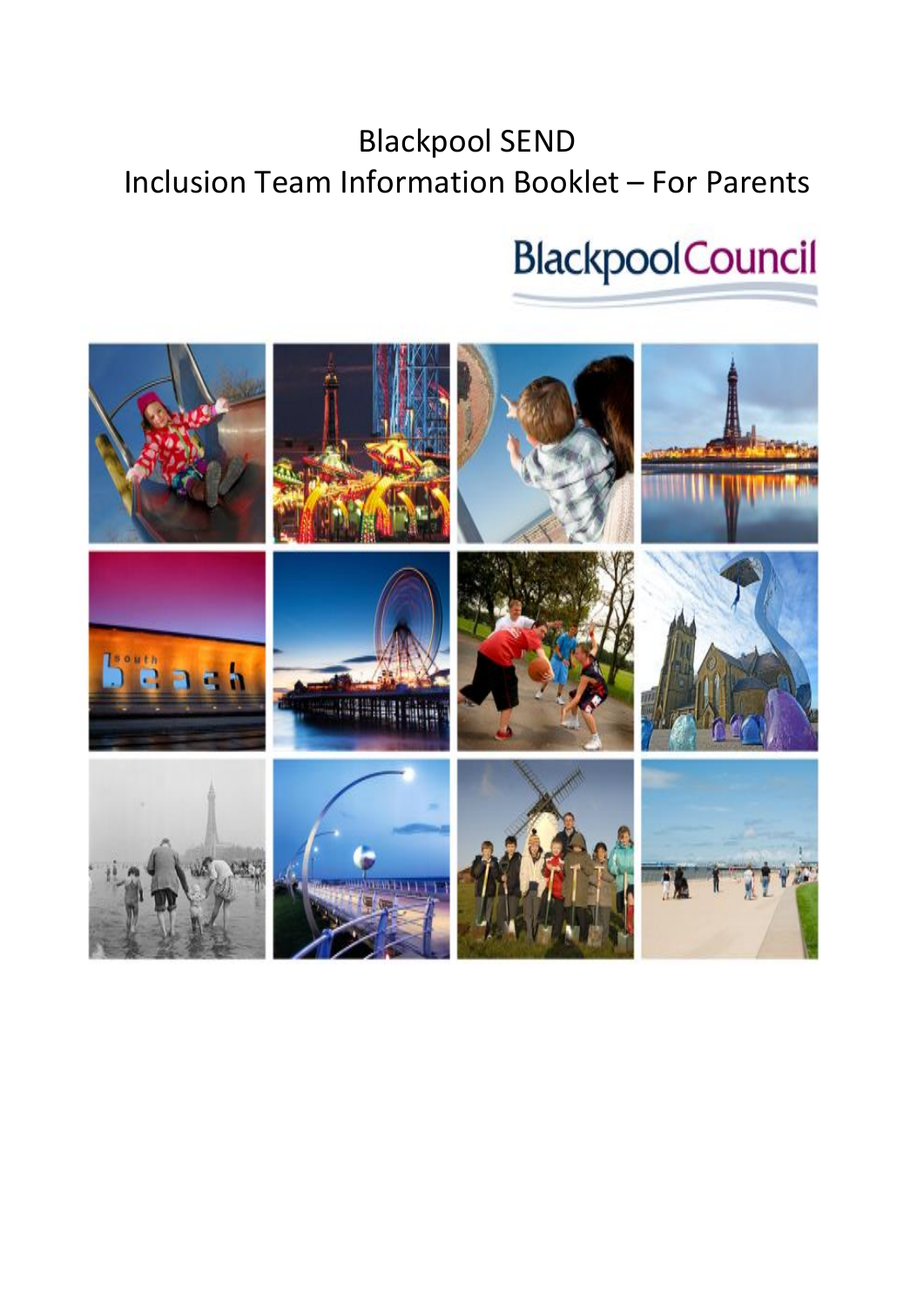#### **Inclusion Team**

Blackpool Council established a Special Educational Needs Disability (SEND) Inclusion Team in 2017. The purpose of the team is to support schools in promoting inclusive practice, to improve the local offer and service provision available for young people with Special Educational Needs and Disability and to help to reduce the number of exclusions in Blackpool.

The team has been formed from the amalgamation of the Communication, Learning & Autism Service and the Physical & Sensory Service with the addition of two new Advisory Teacher roles in Social, Emotional and Mental Health (SEMH) and Cognition and Learning.

This new team will cover all four areas of need identified in the Code of Practice 2014.

First and foremost the Local Authority want to ensure every child with SEND in Blackpool has their needs met, that they are happy and are making progress, both in and out of school. We want to achieve this by working together with schools supporting both individual pupils and, when appropriate, reviewing and advising on whole school approaches and developments. We want to support schools to further develop their in-school expertise through training, coaching and mentoring staff, in addition to supporting the young people and their families.

# **Special Educational Needs (SEN)**

The SEN Code of Practice January 2015 states that :

A child or young person has SEN if they have a learning difficulty or disability which calls for special educational provision to be made for him or her.

A child of compulsory school age or a young person has a learning difficulty or disability if he/she:

- Has a significantly greater difficulty in learning than the majority of others of the same age, or
- Has a disability which prevents or hinders him/her from making use of facilities of a kind generally provided for others of the same age in mainstream schools or mainstream post-16 institutions

For children aged two or more, special educational provision is educational or training provision that is additional to or different from that made generally for other children or young people of the same age by mainstream schools, maintained nursery schools, mainstream post-16 institutions or by relevant early years providers. For a child under two years of age, special educational provision means educational provision of any kind.

A child under compulsory school age has special educational needs if he or she is likely to fall within the definition in paragraph above when they reach compulsory school age or would do so if special educational provision was not made for them (Section 20 Children and Families Act 2014).

Post-16 institutions often use the term learning difficulties and disabilities (LDD). The term SEN is used in this Code across the 0-25 age range but includes LDD.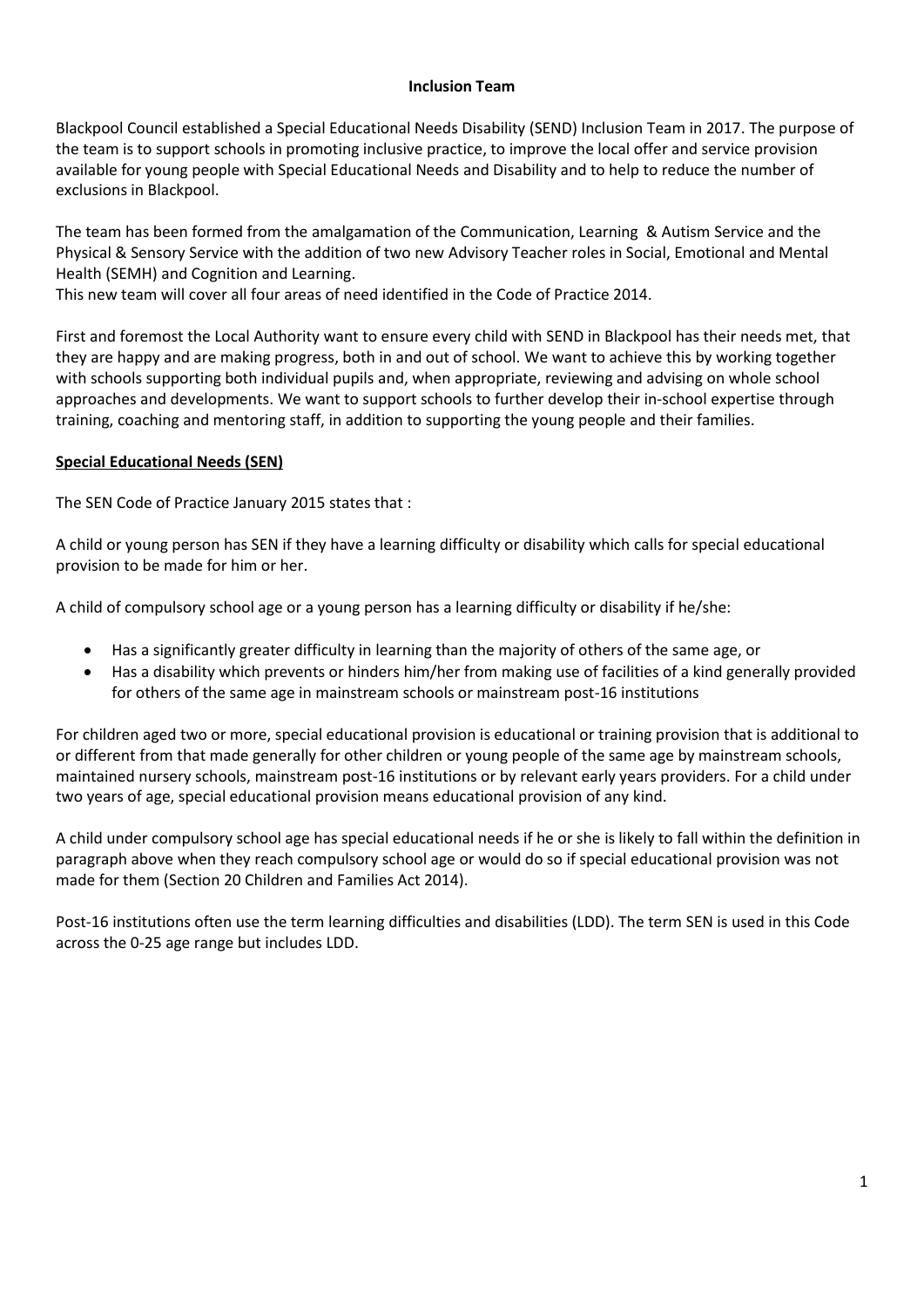# **Inclusion Team**

| <b>Inclusion Co-ordinator Angela Crawforth</b> |                                         |                                                       |                                   |                                  |                                   |                                         |
|------------------------------------------------|-----------------------------------------|-------------------------------------------------------|-----------------------------------|----------------------------------|-----------------------------------|-----------------------------------------|
| <b>Communication and</b><br><b>Interaction</b> | <b>Cognition and</b><br><b>Learning</b> | Social, Emotional &<br><b>Mental Health</b><br>(SEMH) | <b>Hearing Impairment</b><br>(HI) | <b>Visual Impairment</b><br>(VI) | <b>Adult Sensory</b>              | <b>Physical and Medical</b><br>(PD/Med) |
| <b>Autism Advisory</b>                         | <b>Cognition and</b>                    | <b>SEMH Advisory</b>                                  | <b>HI Advisory Teacher</b>        | <b>VI Advisory Teacher</b>       | <b>Rehabilitation Officer</b>     | <b>PD/Med Advisory</b>                  |
| <b>Teacher</b>                                 | <b>Learning Advisory</b>                | teacher                                               | Jacqueline Wilson                 | Fiona Taylor                     | for Visually Impaired             | <b>Teacher</b>                          |
| Anne Conchie                                   | <b>Teacher</b>                          | Joanna Booth                                          | term-time                         | Part-time                        | (ROVI)                            | Anna Peachey                            |
| full-time                                      | Nicola Cassidy                          | full-time                                             |                                   |                                  | <b>Tracy Elliott</b><br>full-time | - part-time                             |
| <b>SLCN Advisory</b>                           |                                         |                                                       | <b>Early Years Advisory</b>       |                                  |                                   |                                         |
| <b>Teacher</b>                                 |                                         |                                                       | <b>Teacher</b>                    |                                  |                                   |                                         |
| Janette Weafer                                 |                                         |                                                       | Helen McCann                      |                                  | <b>Sensory Needs</b>              |                                         |
| part-time                                      |                                         |                                                       | part-time                         |                                  | <b>Officer</b>                    |                                         |
|                                                |                                         |                                                       |                                   |                                  | (SNO)                             |                                         |
| <b>Advisory teacher for</b>                    |                                         |                                                       |                                   |                                  | <b>Tracey Stott</b>               |                                         |
| <b>SLCN</b> part time                          |                                         |                                                       |                                   |                                  | full-time                         |                                         |
| To Be Appointed                                |                                         |                                                       |                                   |                                  |                                   |                                         |
|                                                |                                         |                                                       |                                   |                                  |                                   |                                         |
| <b>Centrally Funded</b>                        |                                         |                                                       | <b>Communication</b>              | <b>Specialist Support</b>        |                                   | <b>Specialist Support</b>               |
| <b>Specialist Support</b>                      |                                         |                                                       | support workers                   | <b>Assistant including</b>       |                                   | <b>Assistant</b>                        |
| <b>Assistant</b>                               |                                         |                                                       | (CSW)                             | <b>Mobility</b>                  |                                   | (SSA)                                   |
| (SSA)                                          |                                         |                                                       |                                   | (SSA)                            |                                   |                                         |
| Paul Connelly -                                |                                         |                                                       | Joan Kenyon                       | Lynne Boocock                    |                                   | Janet Duckett                           |
| (Unity)                                        |                                         |                                                       | (Westminster                      | (peripatetic)                    |                                   | (peripatetic)                           |
| Sarah Parker                                   |                                         |                                                       | Academy)                          |                                  |                                   |                                         |
| (Montgomery)                                   |                                         |                                                       |                                   | <b>Specialist Support</b>        |                                   | <b>Centrally Funded</b>                 |
| Gayle Ramsay                                   |                                         |                                                       | Jacqueline Bleeker                | <b>Assistant (SSA)</b>           |                                   | <b>Specialist Support</b>               |
| (Revoe)                                        |                                         |                                                       | (Blackpool & the                  | Hannah Kay @                     |                                   | <b>Assistant</b>                        |
| <b>Tracey Hampton</b>                          |                                         |                                                       | Fylde College)                    | St Marys                         |                                   | (SSA)                                   |
| (Baines)                                       |                                         |                                                       |                                   |                                  |                                   |                                         |
| Kirsty White                                   |                                         |                                                       | Louise Smith                      | <b>Material</b>                  |                                   | Janice Sissons                          |
| (Devonshire)                                   |                                         |                                                       | (Norbreck)                        | <b>Modification</b>              |                                   | (Baines Endowed)                        |
|                                                |                                         |                                                       |                                   | Jenny Boocock and                |                                   |                                         |
|                                                |                                         |                                                       | Martyn Kenyon                     | Janet Anderson                   |                                   |                                         |
|                                                |                                         |                                                       | (Christ the King)                 | (peripatetic)                    |                                   |                                         |
|                                                |                                         |                                                       |                                   |                                  |                                   |                                         |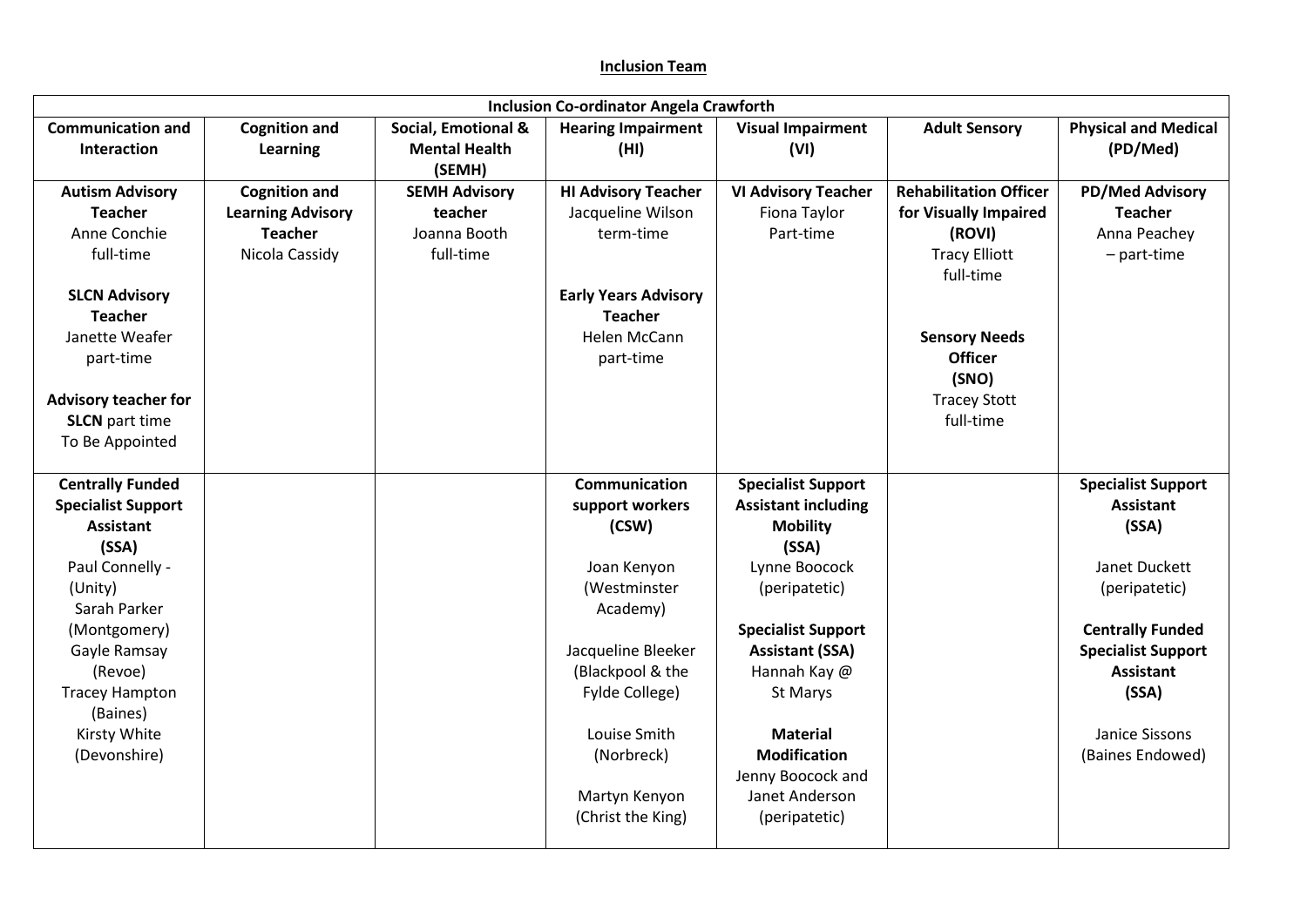# **Referral to the Inclusion Team**

We have a generic Request for Involvement Form for Children and Young People. Referrals can be made from schools, medics and other professionals. This form requires basic information and we ask that you give as much information as possible. For some pupils it is clear which service support is required, however, there are increasing numbers of Children and Young People who may require input from multiple services. To enable us to make a more informed decision as to which Advisory Teacher takes the lead we hold a weekly meeting to look at the referrals and decide upon a course of action. This decision will be a joint decision involving a team of Advisory Teachers.

When an Advisory Teacher has been identified we may ask for further information; this request will be pasted into the original generic form and sent back to the school SENCo or whoever made the initial referral. We may ask for further evidence in support of the referral or about strategies that have already been tried and the outcome of those strategies. Individual Service handbooks are currently being developed for each area of SEND which should offer strategies or programmes that could be trialled prior to a referral being made.

When we have the necessary information, the identified Advisory Teacher will get in touch with the school and, when appropriate, the family. We will then discuss the most appropriate support depending on the needs of the pupil. This may be:

- One to one work /discussion with the pupil.
- Lesson observation followed by discussion and suggested support/strategies.
- Discussion with school staff and sign posting to support.
- Discussion with family and sign posting to support.
- Assessment of needs and programmes of intervention.
- Specific CPD for identified school staff.

When appropriate, schools will receive a written report which we will ask to be shared with school staff and the family.

When a pupil is referred to us we would ask that they are included on the SEN Register.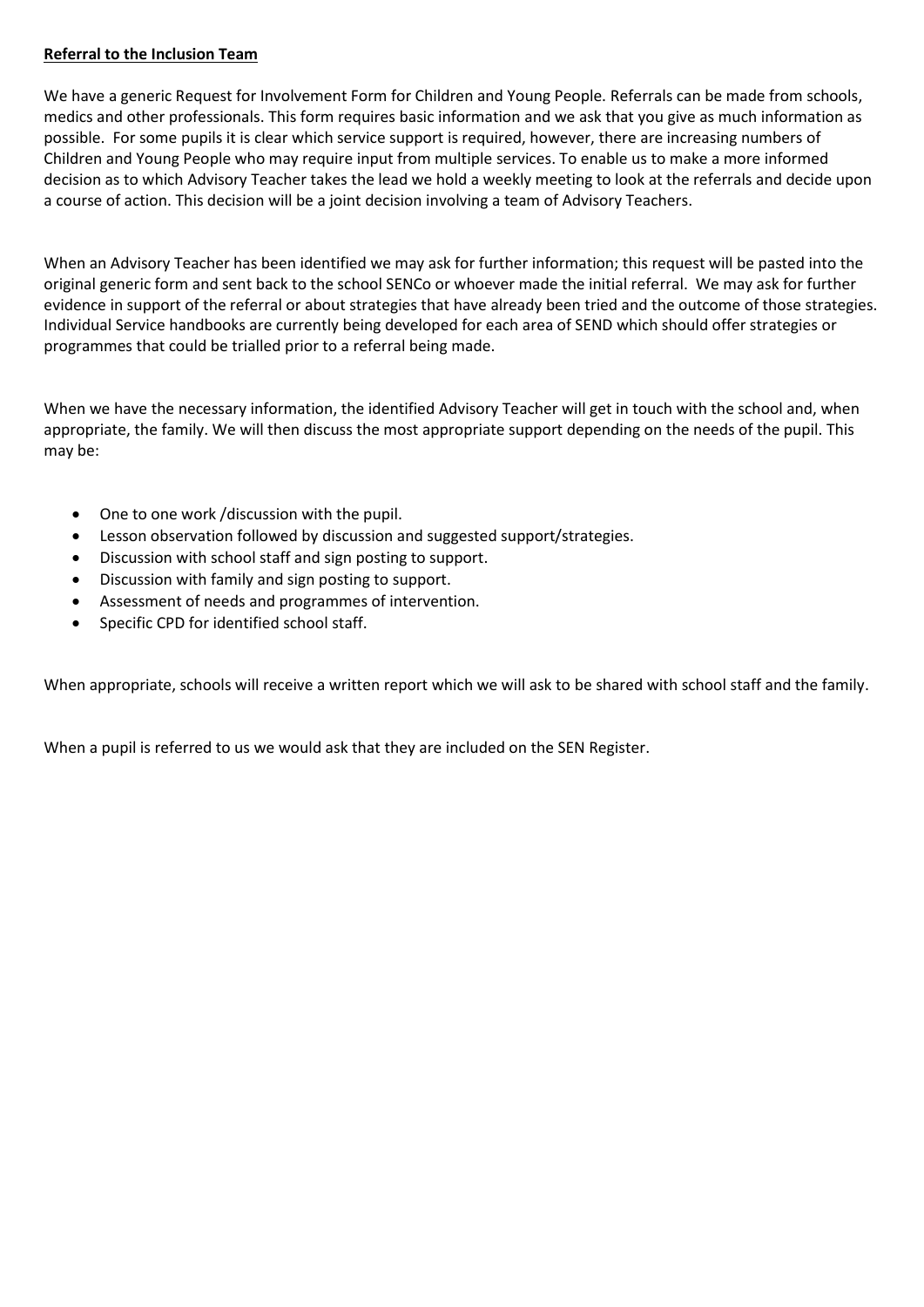# **Communication and Interaction (CI)**

# **Speech Language and Communication (SLCN)**

Janette Weafer – Advisory Teacher - part time - working days : Tuesday, Wednesday, Thursday [janette.weafer@blackpool.gov.uk](mailto:janette.weafer@blackpool.gov.uk)

One vacant post –part time - To Be Appointed

# **The 2014 SEND Code of Practice states that:**

Children and young people with speech, language and communication needs (SLCN) have difficulty in communicating with others. This may be because they have difficulty saying what they want to, understanding what is being said to them or they do not understand or use social rules of communication. The profile for every child with SLCN is different and their needs may change over time. They may have difficulty with one, some or all of the different aspects of speech, language or social communication at different times of their lives.

# **What is SLCN?**

# **Speech refers to:**

- Saying sounds accurately in the right places in words
- Using sounds to make words
- Speaking fluently without hesitating, prolonging or repeating words or sounds
- Speaking with expression, in a clear voice, using pitch, volume and intonation (prosody) to support meaning **Language refers to:**
	- Speaking (expressive) and understanding (receptive) language
	- Using words (vocabulary) with the correct meaning and context (semantics) to build up sentences in the right order (syntax/grammar)
	- Joining sentences to build up conversation (narrative)
	- Understanding and making sense of what people say

# **Communication refers to:**

- How we interact with others
- Using language to represent thoughts, concepts and feelings
- Using language to question, clarify, describe etc.
- Non-verbal rules: good listening, eye contact, taking turns, changing language to suit the social situation (friends or head teacher)
- Being able to understand another person's intention or point of view

# **How do we identify that a child has needs related to Speech, Language and Communication Needs?**

If schools have concerns about a child or young person's speech, language and communication the school SENCo should satisfy themselves that there is suitably differentiated curriculum in the classroom. They should check that the aspects of a Communication Friendly Classroom are in place.

The school SENCo with the class teacher will carry out some initial screens to identify the area of need. The school SENCo should make a referral to a speech and language therapist for further assessment. The school can then make a request for involvement from the Advisory Teacher for SLCN, including all the information they have already gathered. Pupils can become self-conscious or frustrated at their inability to communicate with peers or adults in school. They may express themselves through negative behaviour or by becoming withdrawn. It is important to unpick the reasons behind the presenting behaviour.

Previously children and young people were identified as having specific language impairment (SLI) or a language delay. SLI was used to describe children and young people whose speech, language and communication was not developing in a typical pattern. Language delay was used to describe children and young people whose speech, language and communication was developing in a typical pattern but they were not meeting age-related expectations.

In 2016 an international group of professionals have redefined these difficulties by two new terms; developmental language disorder (DLD) or language disorder associated with a bio-medical condition.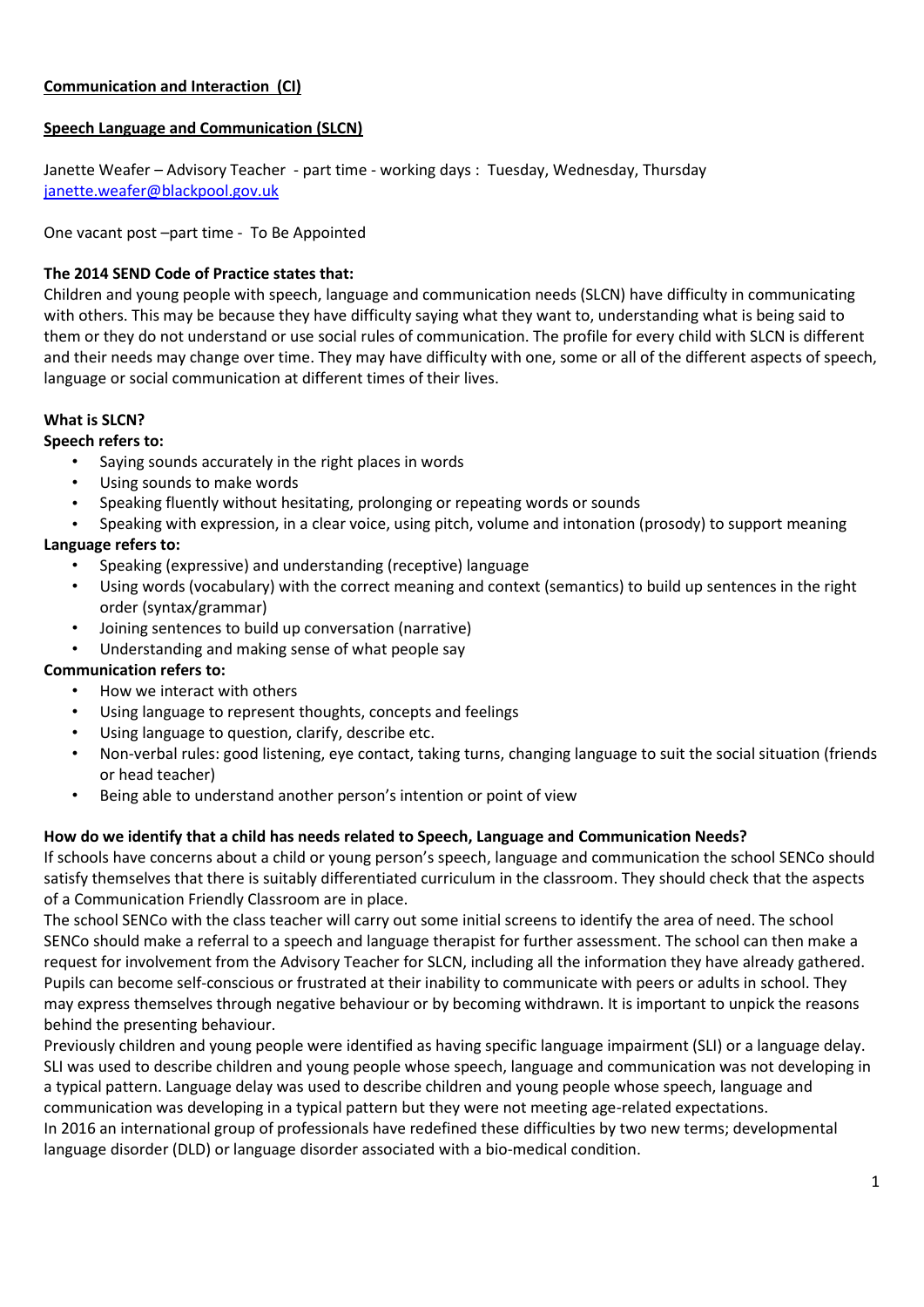DLD is a condition where children have problems understanding and/or using spoken language. There is no obvious reason for these difficulties, for example, there is no hearing problem or physical disability that explains them. Language disorder associated with a bio-medical condition is where children have problems understanding and/or using spoken language, but this co-occurs with another difficulty such as hearing impairment.

## **How do we support schools, CYP and their families?**

The Advisory Teacher will respond to requests for involvement. This may result in attendance at a planning meeting or multi-agency discussion. The Advisory Teacher may offer support to the person delivering a speech and language therapy programme. All young people who have an EHCP that specifies statutory involvement and support from the Local Authority advisory service will be monitored and, if required, the Advisory Teacher will attend the annual review. The Advisory Teacher can provide information to young people and parents about services available in the local area.

#### **Training courses 2017-2018.**

All training courses are organised by Organisation and Workforce Development and are delivered at Bickerstaffe House. Please contact OWD on 01253 476533 for further details. At time of publishing the following courses are arranged:

Introduction to Speech Language and Communication Needs  $17<sup>th</sup>$  January 2018 and 27<sup>th</sup> June 2018

#### **References/Resources:**

Afasic : <https://www.afasic.org.uk/> Communication Trust : <https://www.thecommunicationtrust.org.uk/> I CAN : the children's communications charity : <http://www.ican.org.uk/> Talking Point : <http://www.talkingpoint.org.uk/>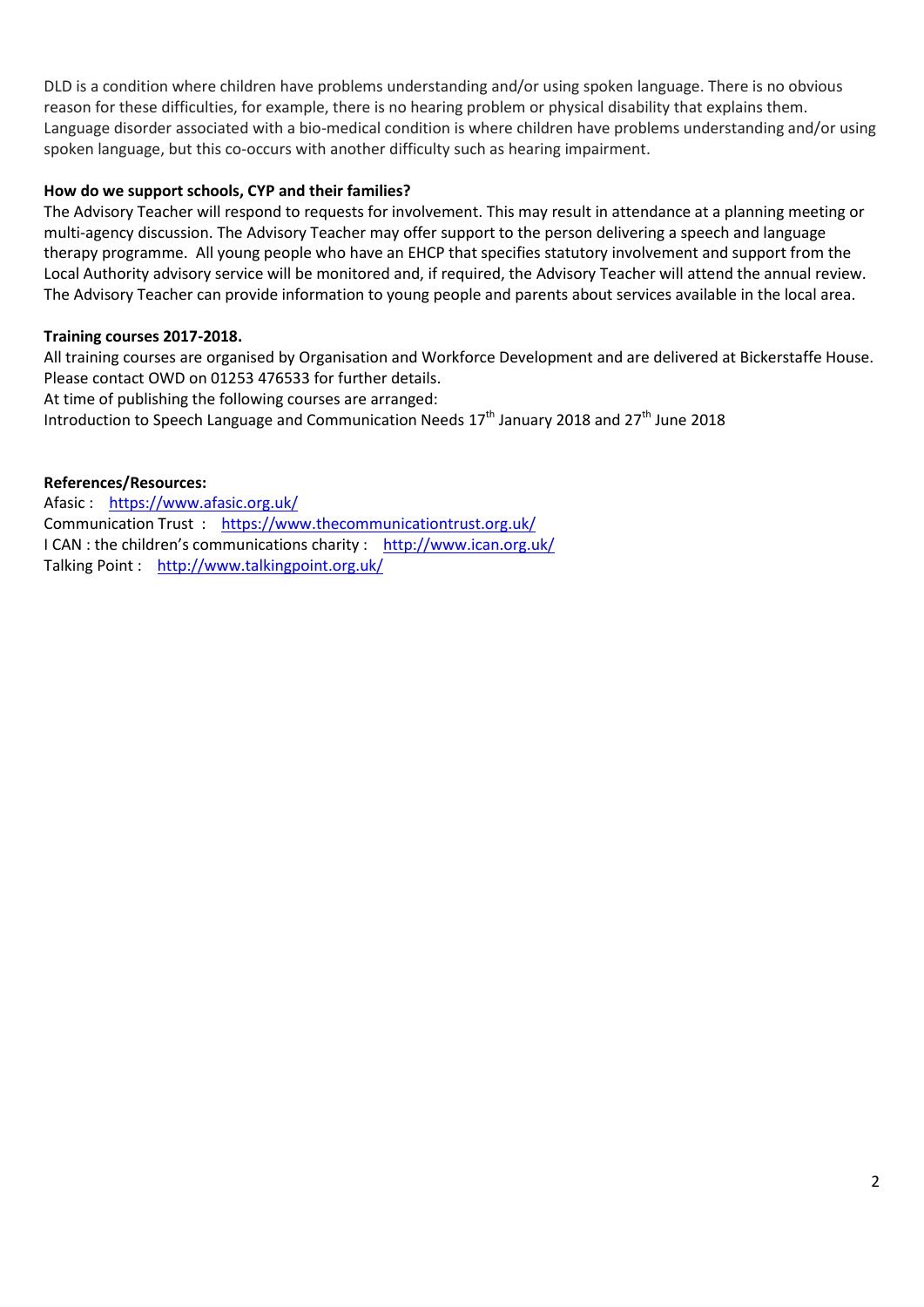# **Communication and interaction (CI)**

## **Autistic Spectrum Disorder (ASD)**

Anne Conchie – Advisory Teacher – full time [Anne.conchie@blackpool.gov.uk](file:///C:/My%20Documents/1.2017-18/Inclusion%20Team%20Development%20work/Inclusion%20Booklet/Anne.conchie@blackpool.gov.uk)

Paul Connelly. Unity – ASC pupil Tracey Hampton. Baines Endowed – ASC pupil Sarah Parker. Montgomery ASC pupil Gayle Ramsay. Revoe ASC pupil Kirsty White. Devonshire ASC pupil

#### **The 2014 SEND Code of Practice states that:**

Children and young people with ASD, including Asperger's Syndrome and Autism, are likely to have particular difficulties with social interaction. They may also experience difficulties with language, communication and imagination, which can impact on how they relate to others.'

#### **How do we identify that a child has needs related to Communication and Interaction?**

If schools have concerns about a child or young person's communication and interaction the school SENCo and/or Autism Champion will carry out some initial assessments supported by the school advisory service. The school can then make a request for involvement from the Advisory Teacher for the school who will liaise with the school regarding within school support and, if required, referral to other professionals.

#### **How do we support schools, CYP and their families?**

We work in all educational settings across Blackpool, observing and assessing pupils, supporting and advising staff regarding Communication and Interaction. We also offer training to staff for children and young people (CYP) with Communication and Interaction problems including Autism Spectrum Conditions. The Advisory Teacher has advanced qualifications and expertise in working with CYP with Communication and Interaction difficulties and Autism Spectrum Conditions.

#### **What should parents or teachers parents do if they think there is a problem?**

If they think there is a problem they can discuss this with the school SENCo.

#### **What could happen next?**

The SENCo will contact us and discuss the pupil. If a referral to the service to move the process on is required the SENCO will complete a referral form with parental permission.

#### **What do we do when we visit the school?**

Initially we would consult with the SENCo, Autism Champion, class teacher and other staff. We may also liaise with other professionals e.g. Educational Psychologists, BAT, Speech and Language Therapists, Social care and Medical Staff. We may arrange to carry out an observation and ask for evidence to review progress. We may ask the school to complete some questionnaires to assist with our assessment.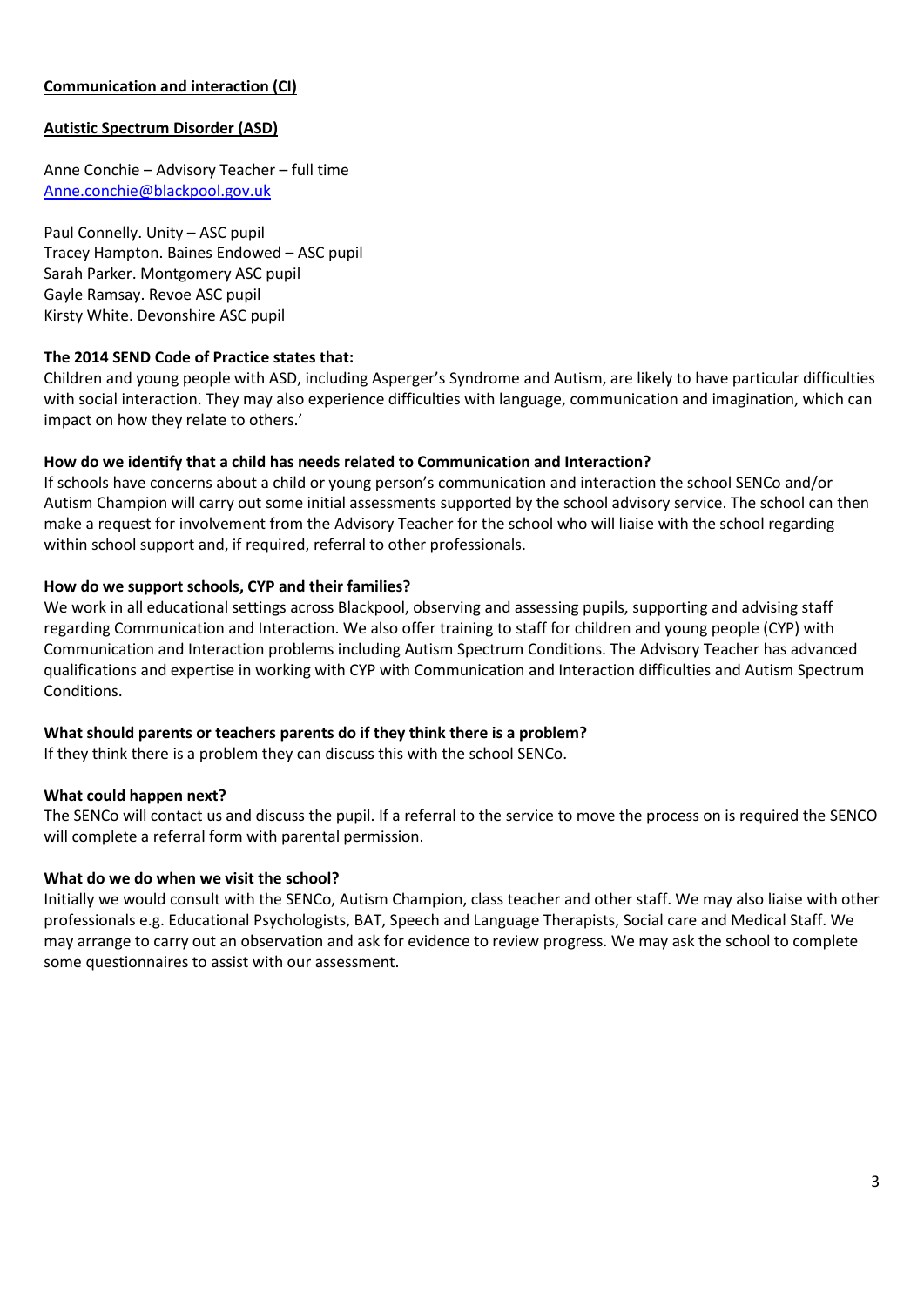#### **We may advise the school on:**

Communication and Interaction Behaviour Progress Social skills Sensory Issues Any other specific issues related to Autism Spectrum Conditions

#### **We also offer training and support on:**

Understanding Autism Sensory Issues Social Skills Challenging Behaviour Autism and Girls Visuals in the classroom

#### **References/Resources:**

Autism Education Trust: <http://www.autismeducationtrust.org.uk/> Communication Trust : <https://www.thecommunicationtrust.org.uk/> I CAN : the children's communications charity : <http://www.ican.org.uk/>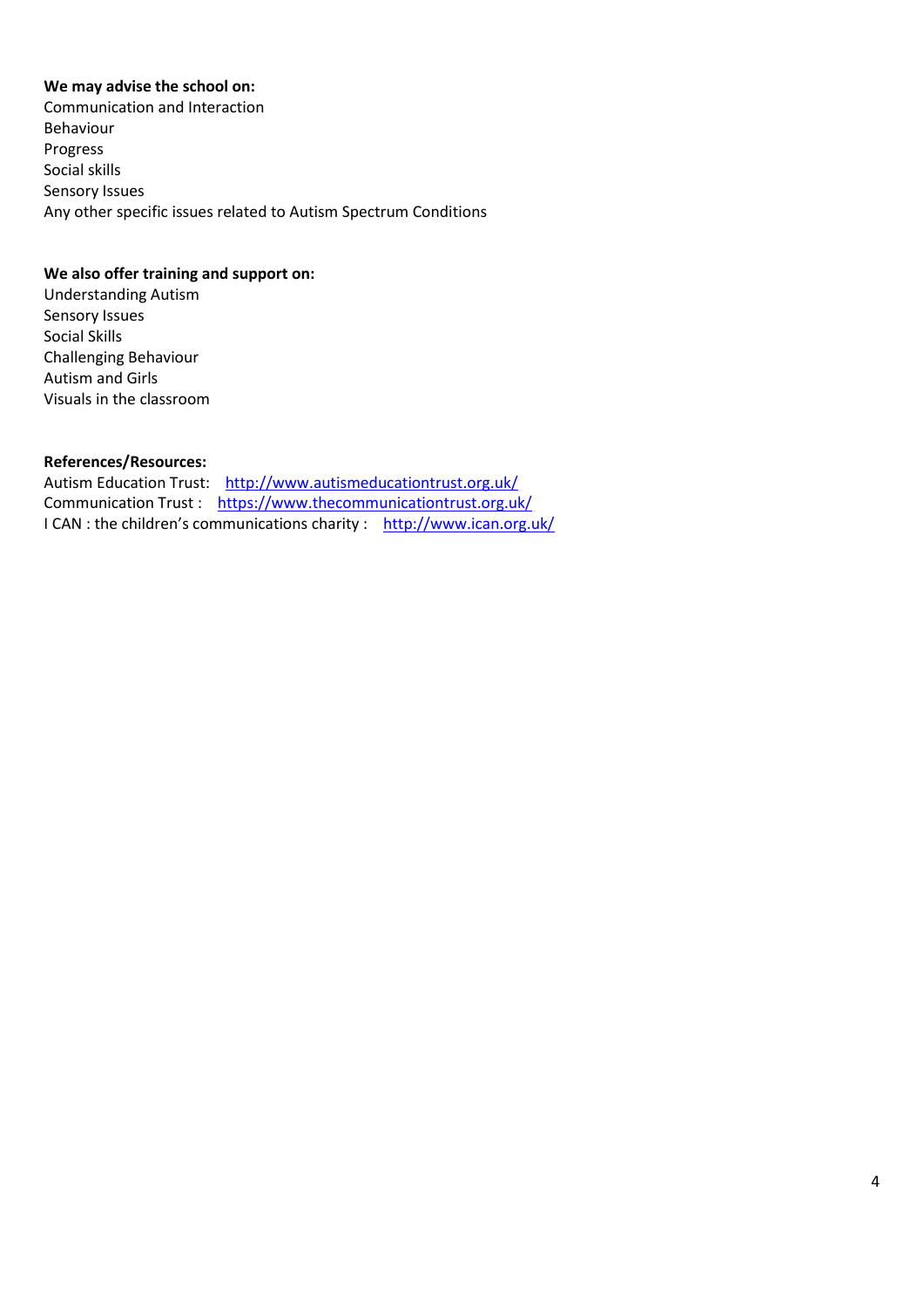#### **Cognition and Learning**

Nicola Cassidy –Advisory- Full Time

#### **The 2014 SEND Code of Practice states that:**

'Support for learning difficulties may be required when children and young people learn at a slower pace than their peers, even with appropriate differentiation. Learning difficulties cover a wide range of needs, including moderate learning difficulties (MLD), severe learning difficulties (SLD), where children are likely to need support in all areas of the curriculum and associated difficulties with mobility and communication, through to profound and multiple learning difficulties (PMLD), where children are likely to have severe and complex learning difficulties as well as a physical disability or sensory impairment.'

'Specific learning difficulties (SpLD), affect one or more specific aspects of learning. This encompasses a range of conditions such as dyslexia, dyscalculia and dyspraxia.' Dyslexia SpLD Trust.

These children may have greater difficulty in acquiring basic literacy or numeracy skills or in understanding concepts. They may also have Speech and language delay, low self- esteem, low levels of concentration and underdeveloped social skills.

Children with a learning difficulty are at increased risk of developing a mental health problem and may need additional support with social development, self –esteem and emotional well-being.

#### **References/Resources:**

Dyslexia SpLD Trust : <http://www.thedyslexia-spldtrust.org.uk/>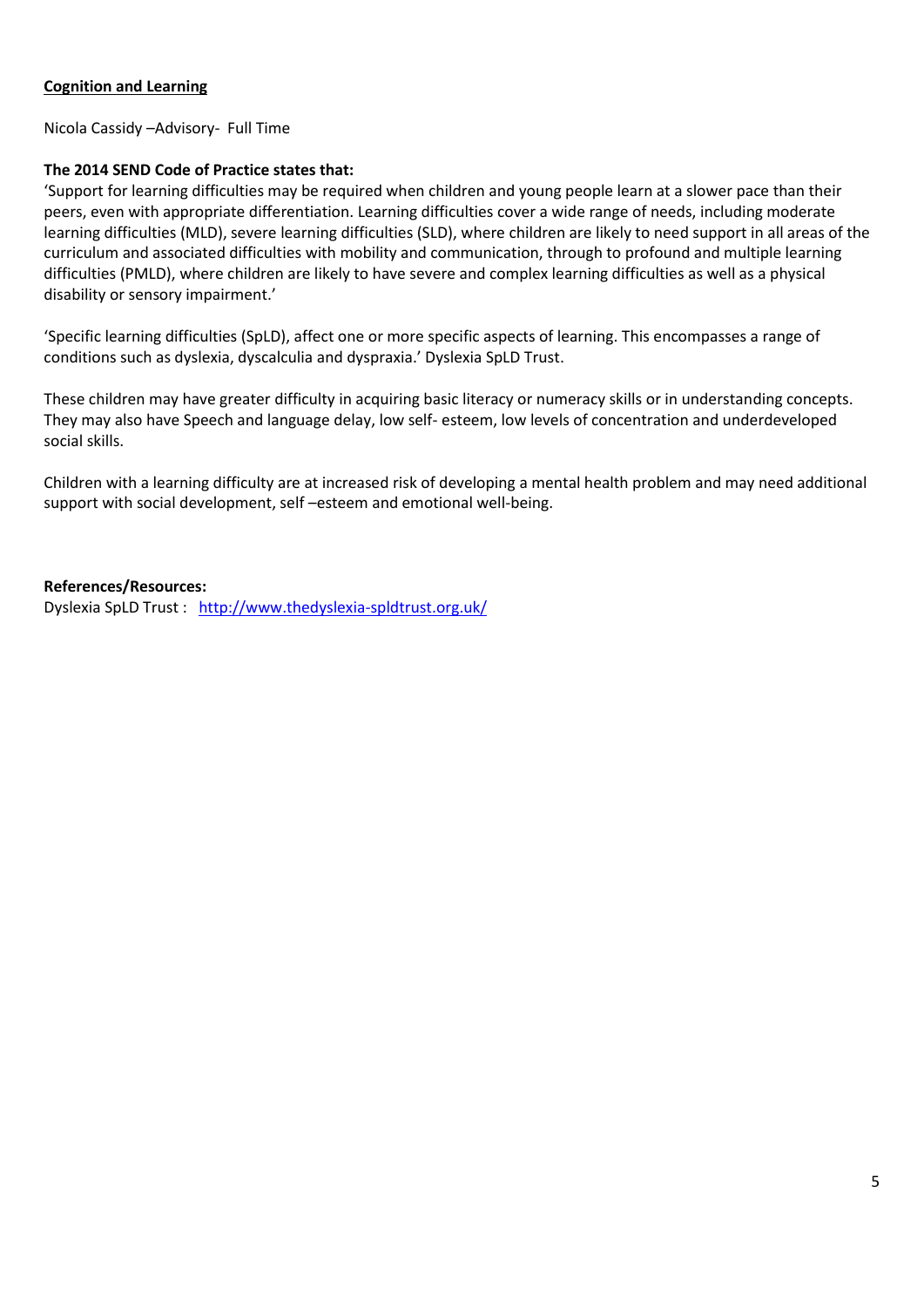# **Social, Emotional and Mental Health difficulties (SEMH)**

Joanna Booth – Advisory Teacher – full time [Joanna.booth@blackpool.gov.uk](mailto:Joanna.booth@blackpool.gov.uk) 

SEMH is one category that has been introduced through the new Code of Practice. As well as the need to look behind a child's behaviour to what is causing it, the title was changed to reflect the increasing attention being given to pupils who have mental health conditions. Although it is recognised that children and young people with SEND are more prone to develop mental health issues, it is also the case that they may be harder to spot, as the presenting need may make the mental health need less obvious and both parents and professionals may put the symptom down to the child's special needs rather than thinking this could be a co-existing condition. In society at large, there has been a belated recognition that much less attention is paid to a person's mental health than their physical well-being.

# **The 2014 SEND Code of Practice states that:**

'Children and young people may experience a wide range of social and emotional difficulties which manifest themselves in many ways. These may include becoming withdrawn or isolated, as well as displaying challenging, disruptive or disturbing behaviour. These behaviours may reflect underlying mental health difficulties such as anxiety or depression, self-harming, substance misuse, eating disorders or physical symptoms that are medically unexplained. Other children and young people may have disorders such as attention deficit disorder, attention deficit hyperactive disorder or attachment disorder.

Schools and colleges should have clear processes to support children and young people, including how they will manage the effect of any disruptive behaviour so it does not adversely affect other pupils. The Department for Education publishes guidance on managing pupils' mental health and behaviour difficulties in schools'. Mental Health and Behaviour Guidance (DfE).

#### **How do we access the SEMH advisory service?**

If schools have concerns about a child or young person's SEMH the school SENCo will collate information and have a discussion with the Advisory Teacher or make a request for involvement.

#### **What will the advisory service do?**

The Advisory Teacher will liaise with the school regarding support in school and, if required, referral to other professionals. The Advisory Teacher works closely with the Primary Mental Health Worker and joint consultations can occur. All young people who have an EHCP that specifies statutory involvement and support from the Local Authority advisory service will be monitored and, if required, the Advisory Teacher will attend the annual review.

#### **What training does the service offer?**

The SEMH Advisory Teacher offers training in schools covering a variety of areas, details available upon request.

# **References/Resources:**

MindEd: <https://www.minded.org.uk/>

Young minds: <https://youngminds.org.uk/>

ADHD Foundation: <https://www.adhdfoundation.org.uk/>

Attention Deficit Disorder Information and Support Service: <http://www.addiss.co.uk/>

Promoting Children and Young People's Emotional Health and Wellbeing: A Whole School and College Approach: <https://www.gov.uk/government/publications/promoting-children-and-young-peoples-emotional-health-and-wellbeing> Mental Health and Behaviour Guidance (DfE): [https://www.gov.uk/government/publications/mental-health-and](https://www.gov.uk/government/publications/mental-health-and-behaviour-in-schools)[behaviour-in-schools/](https://www.gov.uk/government/publications/mental-health-and-behaviour-in-schools)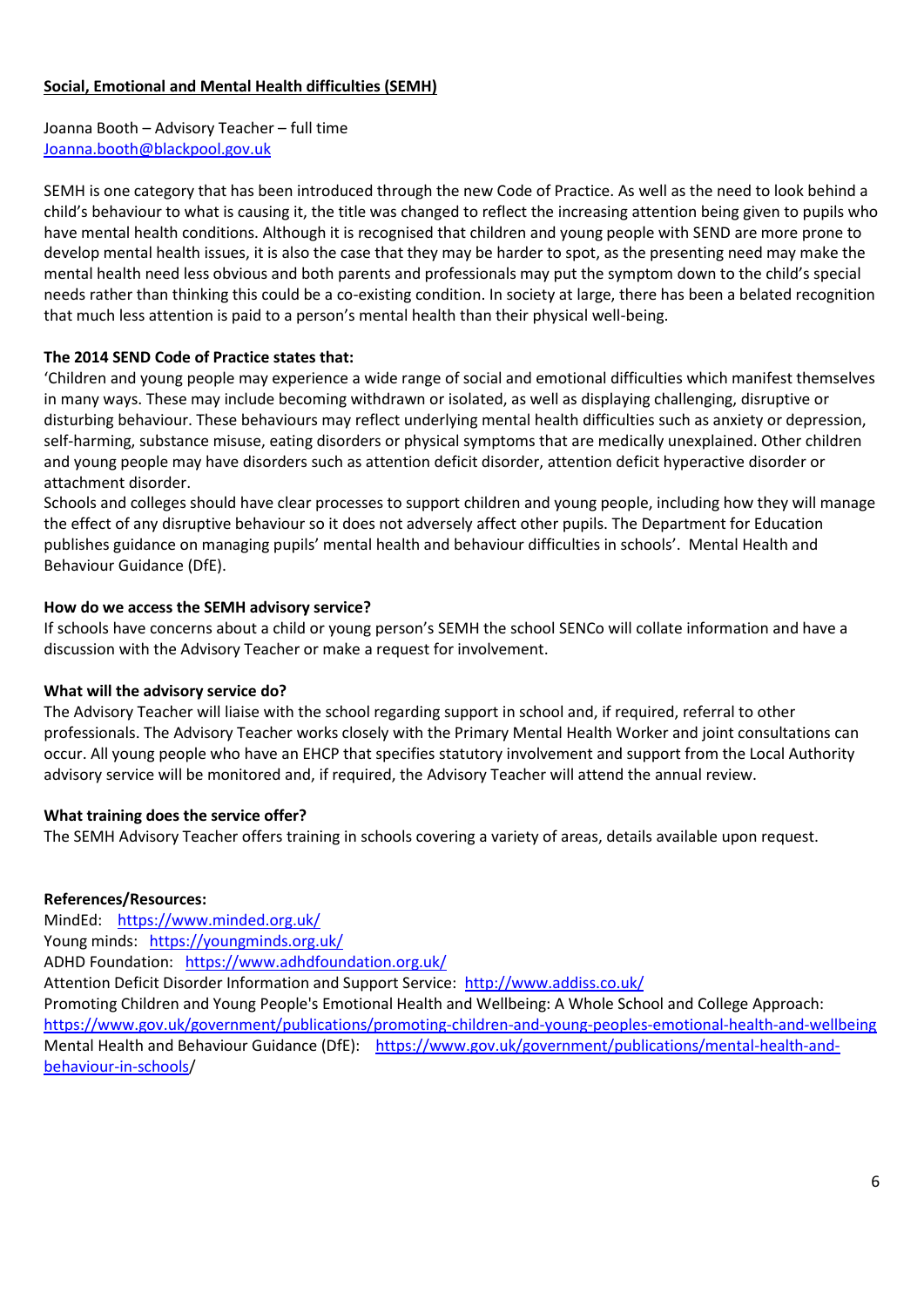# **Sensory and/or Physical Needs**

# **The 2014 SEND Code of Practice states that:**

Some children and young people require special educational provision because they have a disability which prevents or hinders them from making use of the educational facilities generally provided. These difficulties can be age related and may fluctuate over time.

Many children and young people with vision impairment (VI), hearing impairment (HI) or a multi-sensory impairment (MSI) will require specialist support and/or equipment to access their learning, or habilitation support.

NB: Children and young people with an MSI have a combination of vision and hearing difficulties. Information on how to provide services for deafblind children and young people is available through the Social Care for Deafblind Children and Adults guidance published by the Department of Health (see the References section under Chapter 6 for a link).

Some children and young people with a physical disability (PD) require additional ongoing support and equipment to access all the opportunities available to their peers.

#### **Medical conditions**

The Children and Families Act 2014 places a duty on maintained schools and academies to make arrangements to support pupils with medical conditions. Individual healthcare plans will normally specify the support required to meet the medical needs of such pupils. Where children and young people also have SEN, their provision should be coordinated with the healthcare plan. Schools are required to comply with the statutory guidance '*Supporting pupils at school with medical conditions*' (see the References section under Introduction for a link).

# **How do we identify that a child has needs related to Physical and Sensory Needs?**

The Physical and Sensory referrals generally fall into 4 broad groups.

- Visual Difficulties
- Hearing Difficulties
- Physical Difficulties
- Medical Difficulties

#### **References/Resources:**

National Sensory Impairment Partnership: <https://www.natsip.org.uk/> Social Care for Deafblind Children and Adults guidance 2009 (DoH) : [http://webarchive.nationalarchives.gov.uk/+/http://www.dh.gov.uk/en/Publicationsandstatistics/Lettersandcirculars/L](http://webarchive.nationalarchives.gov.uk/+/http:/www.dh.gov.uk/en/Publicationsandstatistics/Lettersandcirculars/LocalAuthorityCirculars/DH_101114) [ocalAuthorityCirculars/DH\\_101114](http://webarchive.nationalarchives.gov.uk/+/http:/www.dh.gov.uk/en/Publicationsandstatistics/Lettersandcirculars/LocalAuthorityCirculars/DH_101114)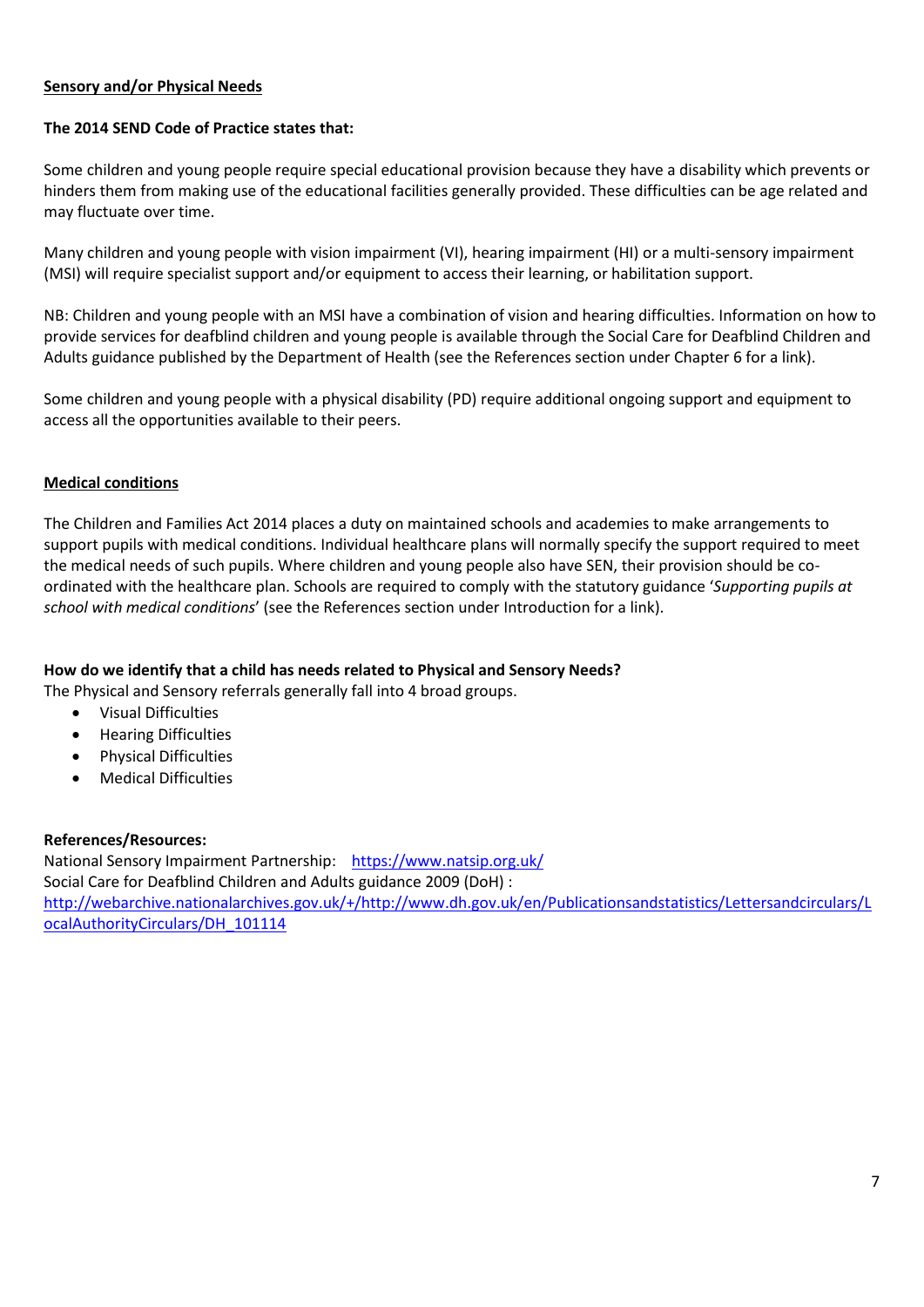## **Visual Impairments**

Fiona Taylor – Qualified Teacher of the Visually Impaired – part time works Tuesday, Wednesday and Friday [Fionataylor@blackpool.gov.uk](mailto:Fionataylor@blackpool.gov.uk)

Lynne Boocock – Specialist Support Assistant and in school mobility Janet Anderson – Specialist support assistant – modification Jenny Boocock – Specialist Support Assistant – modification Hannah Kay – Specialist Support Assistant - Braille

The majority of children are referred to us from the medical professionals. However occasionally schools will notice a child may be experiencing difficulties. A child may not tell you that he or she has a vision problem because they may think the way they see is the way everyone sees.

Signs that may indicate a child has vision problem include:

- Frequent eye rubbing or blinking
- Short attention span
- Avoiding reading and other close activities
- Frequent headaches
- Covering one eye
- Tilting the head to one side
- Holding reading materials close to the face
- An eye turning in or out
- Seeing double
- Losing place when reading
- Difficulty remembering what he or she read

If a school has any concerns the first thing to consider is when the child last had an eye health check at the opticians. If there are difficulties in persuading the parents/carers to take the child to the opticians, Boots have launched an interactive storybook, which tells the story of Zookeeper Zoe. The interactive storybook contains four eye checks that help you understand if the child might need support with their vision. Specsavers and other opticians offer similar services.

If this does not address the concern then a referral to the service can be made. We would require information detailing your concerns and information on how the pupil is progressing this could include assessment information.

If a child is referred to us from a medical or other professional, we will contact the parents and the school. We will then send a Request for Involvement form to the school, and they will complete the relevant school information sections.

#### **How do we support schools, CYP and their families?**

For older children (Year 5 and above) a full assessment including near, distance, contrast, colour and observation of eye movements will be undertaken. Plus a reading, spelling and vocabulary assessment to enable us to have a baseline of the child's functioning. This assessment usually takes between one to two hours and can be completed in either one or two visits

For younger children (Year 4 and below) the assessment may include tasks that examine visual perception. This requires more visits; usually one that takes about one hour and possibly four or five shorter visits.

Following this a detailed report which outlines everything covered, including how the child feels they manage with visual tasks, plus how the child managed each of the assessments and how difficulties in the areas can affect accessing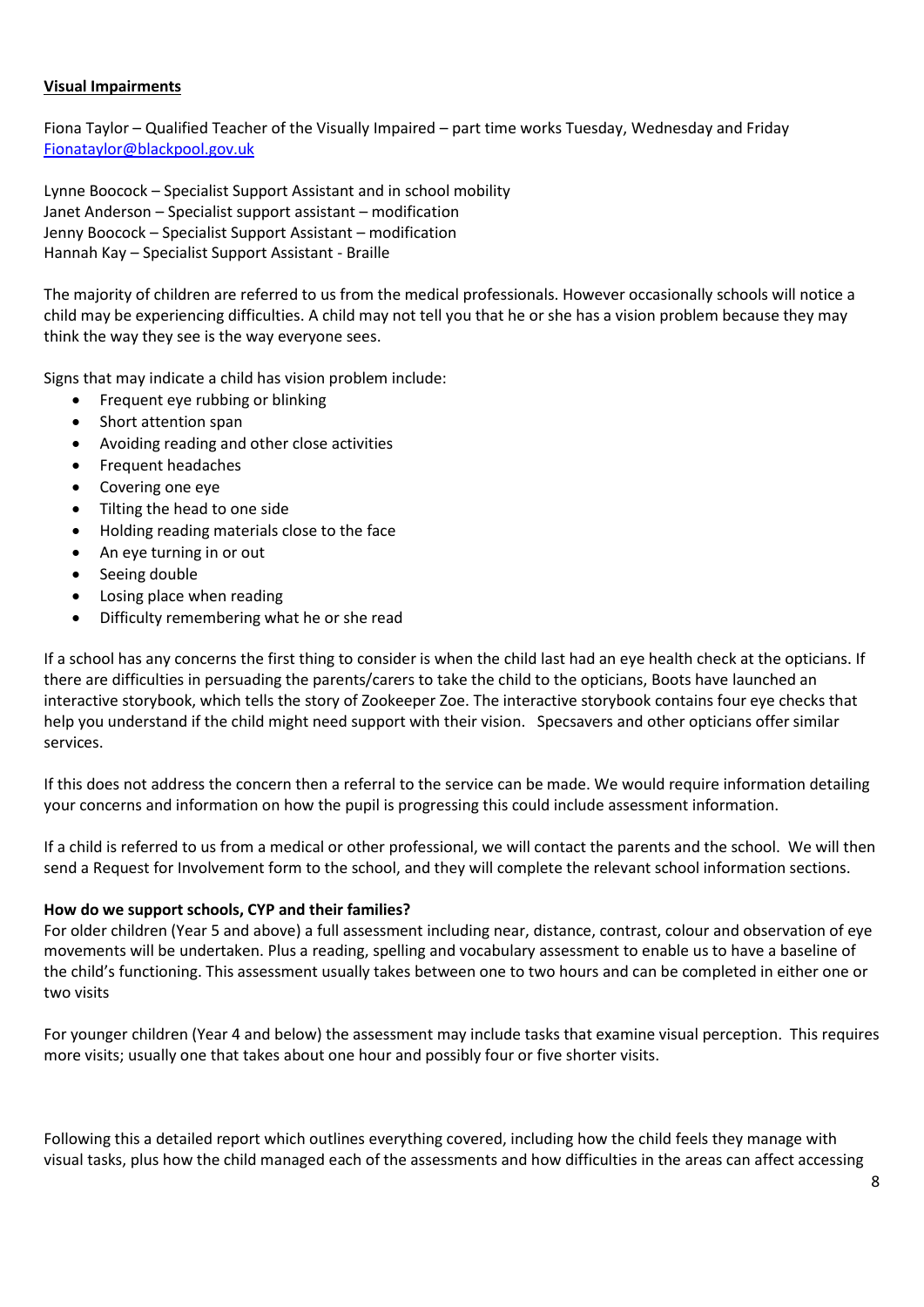the curriculum. Advice will also be given as to what steps can be taken to help the child. This advice is also given in a much shorter summary report.

The report will be sent to school and the school will give the parents a copy, in the report is an offer to meet with school staff and parents to discuss any aspect of the report. Schools may also request additional training.

Follow up visits may be required for monitoring. i.e. if the child has a diagnosed visual difficulty. Visits will usually be in Reception, Years 2/3,5,7, and 9 depending on the child's circumstances. However if the school has concerns they should inform us.

If it is felt the child needs work modifying, then visits will take place every term for Key Stage 1 pupils; twice a year for Key stage 2 pupils; and yearly for Key Stage 3 and 4 pupils to monitor the size of font, plus contact is made with the school weekly to collect and return work that requires modification. However, if the school is concerned they must contact the service and additional visits can be arranged.

If a child has little functional vision and requires tactile access to the work, then visits are made more frequently depending on the age and the needs of the child. A child working on pre-Brailling skills will usually require one visit per week. When the Braille code is being introduced these are increased to daily visits, sometimes they reduce to 4 times per week when a child needs to join his/her peers for developing extended writing skills. It usually takes up to the end of Year 5 for a child to learn the full Braille code.

Pre-school children – we will visit children who are either home based or in nursery to look at their visual functioning and advise nursery staff and parents the kinds of the activities they could be doing to help the child develop their visual skills.

#### **What training we offer:**

Visual Awareness (2 hour training) in which you can experience some of the difficulties faced by children with visual difficulties.

Visual Assessment – (1 to 2 hours) what are the different aspects of the Functional Visual Assessment and what implications has this got for the child.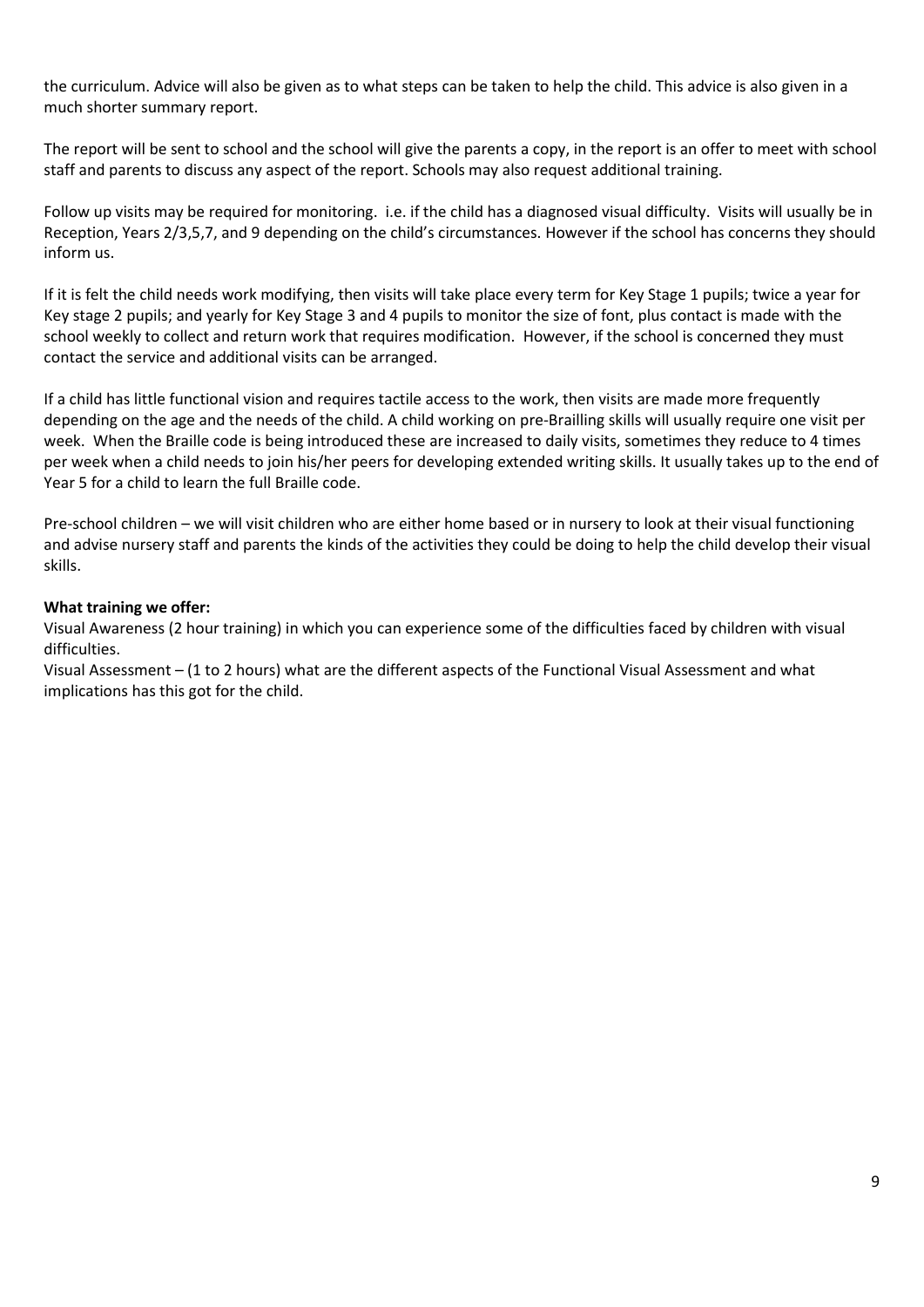# **Adult Sensory Services – Visual Impairment**

Tracy Elliott – Rehabilitation Officer for Vision Impaired (ROVI) – full time [tracy.elliott@blackpool.gov.uk](mailto:tracy.elliott@blackpool.gov.uk)

This service offers a person centred assessment to ascertain what difficulties a young person or adult is experiencing due to a visual impairment. The ROVI is able to provide support and specialist rehabilitation or habilitation in the following areas:

- Indoor/outdoor mobility training including long cane training, confidence building and use of public transport.
- Independent Living skills, including managing around the home, being able to cook/clean, plus other techniques.
- Communications, including learning Braille, Moon, Touch typing, identifying money, use of phones/keypads etc.
- Advice and Information on accessing other sources of support

It is a bespoke service that is tailored to the individual's needs and input is provided at the appropriate level for each person's ability.

#### **What training we offer:**

Visual awareness training and also working and liaising with other professionals and/or family members also forms part of the overall service provision. The visual awareness training is tailored to the needs of the trainees according to what their role is in connection with people with sight loss. The training incorporates sight guiding skills, an opportunity to experience what having a sight impairment means to being able to perform tasks and basic information on some of the more common eye conditions together with some dos and don'ts in being able to support someone with sight loss.

#### **Referral Method**

The referral method is simple, email: [tracy.elliott@blackpool.gov.uk](mailto:tracy.elliott@blackpool.gov.uk) or telephone 01253 477 757 and include information about the person's eye condition, (if known), name, DOB, address, telephone number, what the person is struggling with, whether they live alone or have support available. This will enable appropriate and timely support to be provided.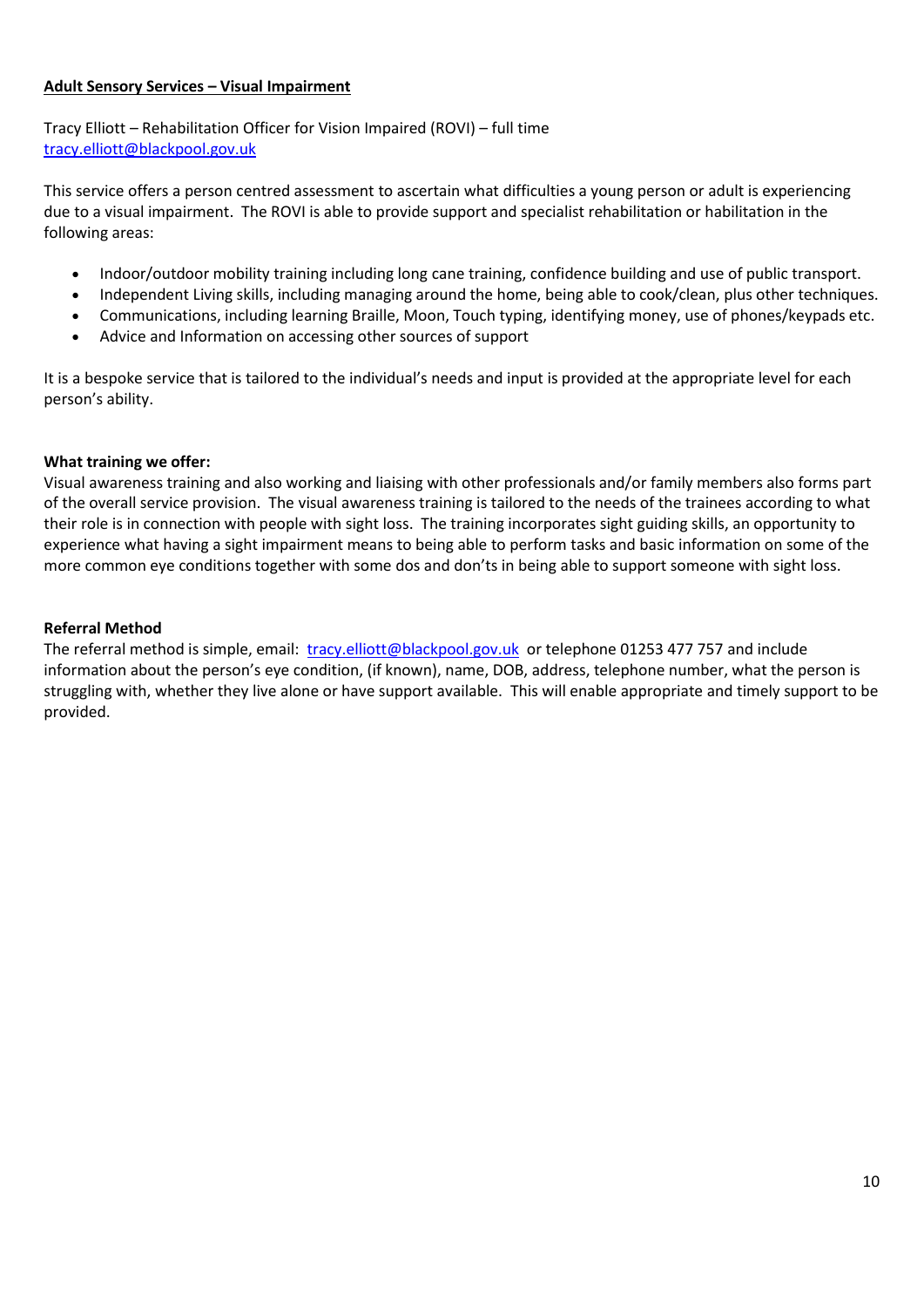# **Hearing Impairment – Early Years**

Helen McCann – Qualified Teacher of the Deaf with additional EY Training - 19.5 hours per week, term-time only [helen.mccann@blackpool.gov.uk](mailto:helen.mccann@blackpool.gov.uk)

Hearing Impairment will impact on every individual in a different way and may contribute to difficulty in:

- Language development
- Development of friendships and social skills
- Making sense of what people say and understanding what is happening around them
- Learning to think things through and problem solve
- Understanding and expressing what they are feeling and managing their emotions
- Imaginative play

# **How do we support schools, CYP and their families?**

We support children, up to the age of 5, referred from the NHS Newborn Hearing Screen and NHS Audiology Services. These children will usually have a confirmed hearing impairment in one or both ears. They may or may not use hearing aids/Cochlear Implants. If parents or settings think there is a problem with a child's hearing, which has not previously been diagnosed, they should see their G.P. or health visitor.

The service we provide can include:

- Support and advice for parents/carers to understand their child's diagnosis and potential areas of need
- Support and advise those who work with a deaf child
- Support the effective use and maintenance of all technical equipment available for the deaf child
- Undertake specialist assessments, providing recommendations for the adaptation of environment and access to all learning activities
- Provide specialist and awareness training
- Provide advice and support for all areas of development
- Liaise with other agencies involved with the child
- Support transition to new establishments
- Signpost families to local and national support opportunities
- Play and Stay sessions to enable families to meet and share experiences

We support children, the family and settings by:

- Making visits to homes and EY settings (including childminders and private nurseries). Frequency and purpose of visits is determined on a case by case basis.
- Making referrals to other relevant services.
- Attending clinic appointments or meetings.
- Sharing information about sources of support locally and nationally
- Using age appropriate assessments to monitor progress and identify areas to targets future support

# **What training does the service offer?**

- We currently have Training Packages for Deaf Awareness, Communication and Including Deaf Children available
- We are happy to develop relevant trainings on request from settings or organisations
- Within the Inclusion Service we have a team member who can deliver the NDCS Family Sign Programme

# **References/Resources:**

National Deaf Children's Society (NDCS) : <http://www.ndcs.org.uk/>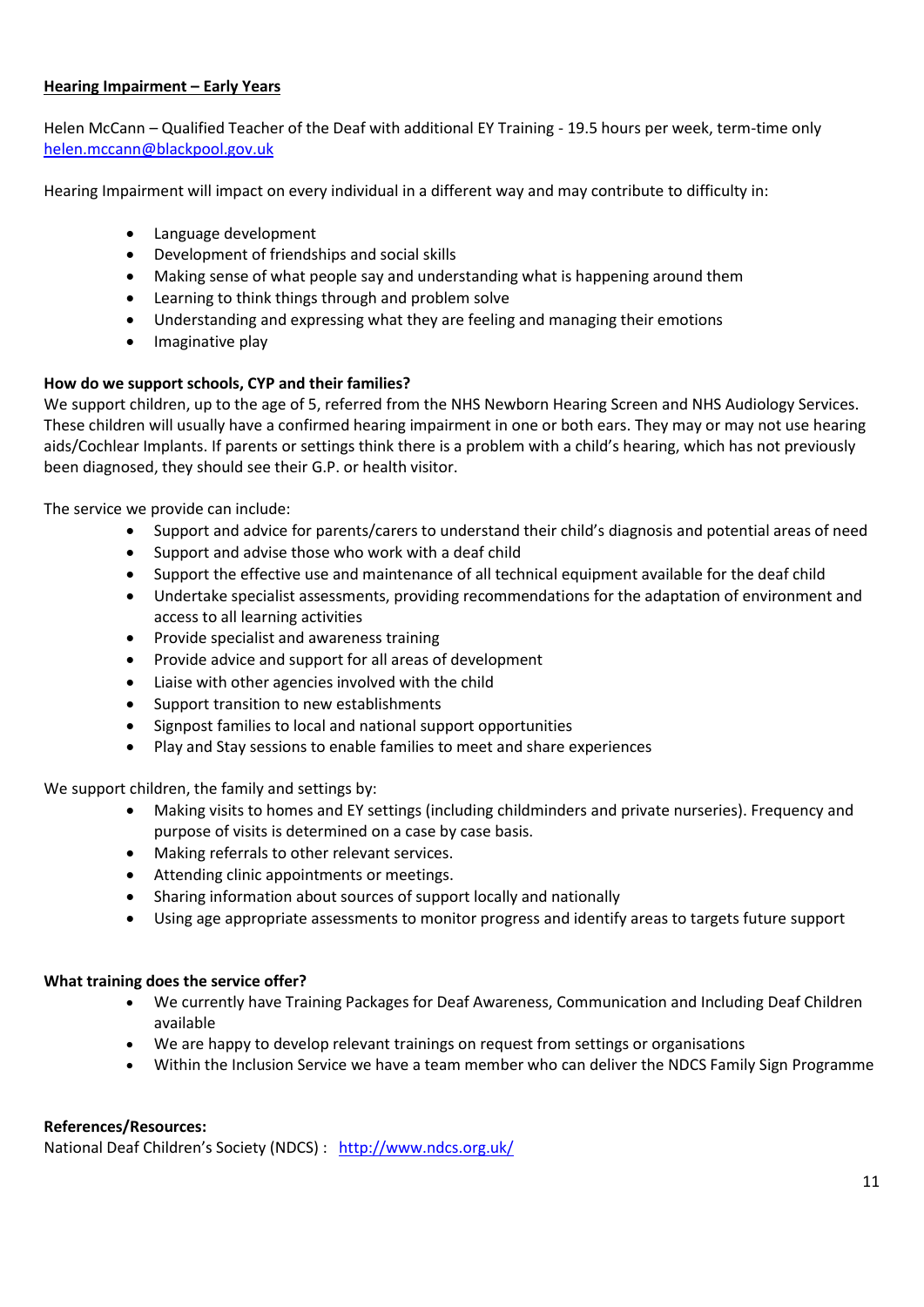Sign Hi Say Hi : <http://www.signhisayhi.org.uk/> I CAN : the children's communications charity : http://www.ican.org.uk/ British Sign : <https://www.british-sign.co.uk/>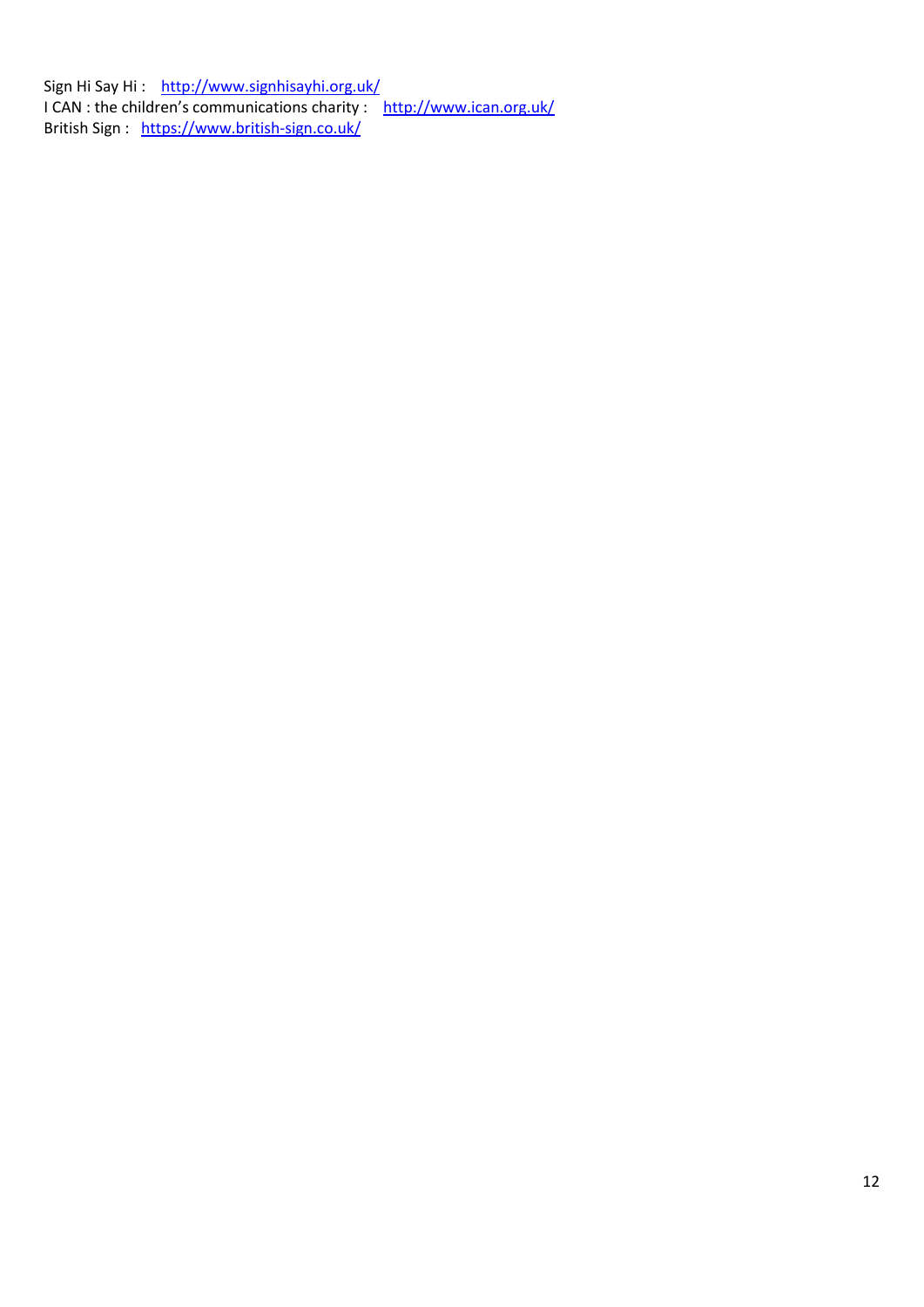# **Hearing Impairment - School-Aged Pupils**

Jacqueline Wilson Teacher of the Deaf – term-time only [jacqueline.wilson@blackpool.gov.uk](mailto:jacqueline.wilson@blackpool.gov.uk)

Joan Kenyon – Communication Support worker Jacqueline Bleeker – Communication Support Worker Louise Smith – Communication Support Worker Martyn Kenyon – Communication Support Worker

# **Referral process:**

Most CYP are referred to us from the medical professionals but occasionally schools will notice they may be experiencing difficulties. A range of features that indicate a pupil may have a hearing impairment include that they:

- Do not make progress and their levels stagnate because they can't hear the teacher
- Talk too loudly and may complain of discomfort or a ringing sound in their ears (i.e. tinnitus)
- Watch the television with the volume turned up high so that it is causing discomfort for others
- Pronounce and spell words incorrectly e.g. Missing the beginnings or the endings of words
- Appear inattentive and prone to daydreaming and don't respond when called.

If a school has concerns because they have observed perceived difficulties, the first step is to speak to the parents/carers and relay what they have observed and ask if the CYP has recently had a hearing test. If not they should see their GP for a referral to Paediatric Audiology Services, Fulwood Clinic, 4 Lytham Road, Fulwood, Preston PR2 8JB. In exceptional circumstances the referral can be made by a medical professional, i.e. school nurse. The clinics are held in the Health Centre on Whitegate Drive Blackpool and St. Annes Health Centre. They will notify the Inclusion Service by mail if they see a child who they feel needs our support. We will contact the parent/carers and start the referral form and then forward it to the school SENCO for completion.

# **How often does a Qualified Teacher of the Deaf (QTOD) visit?**

If a child is profoundly deaf and their first language is British Sign Language (BSL) they will have weekly visits initially and when they start school, these will increase to daily whilst the Teacher of the Deaf (ToD) teaches reading skills through BSL. The frequency of the visits will vary for the next few years according to the child's needs.

If a child is profoundly or severely deaf but has got hearing aids or a cochlear implant then they will initially have weekly visits but this depends on the needs of the child. These visits will be direct teaching to help the child develop and reinforce language skills.

We will see all CYP who are hearing aid users. The visit pattern is dependent on their individual difficulties but as a general guide:

- Key Stage 1 : Termly
- Key Stage 2 : Twice yearly
- Key Stage 3 : Yearly

In addition we may monitor children who have a unilateral loss, or other condition, that leads to having difficulties accessing learning in school. This will be initially in Reception (or when initially issued with hearing aid(s), Year 2/3,5,7 and 9.

# **What happens at visits**:

On the initial visit the parent/carer will have an option of attending and a Functional Auditory Assessment (FAA) will be undertaken. This assessment paired with medical information, helps the QToD to describe how each ear condition translates into real life situations and how a medical condition impacts the individual student's functioning in the daily environment.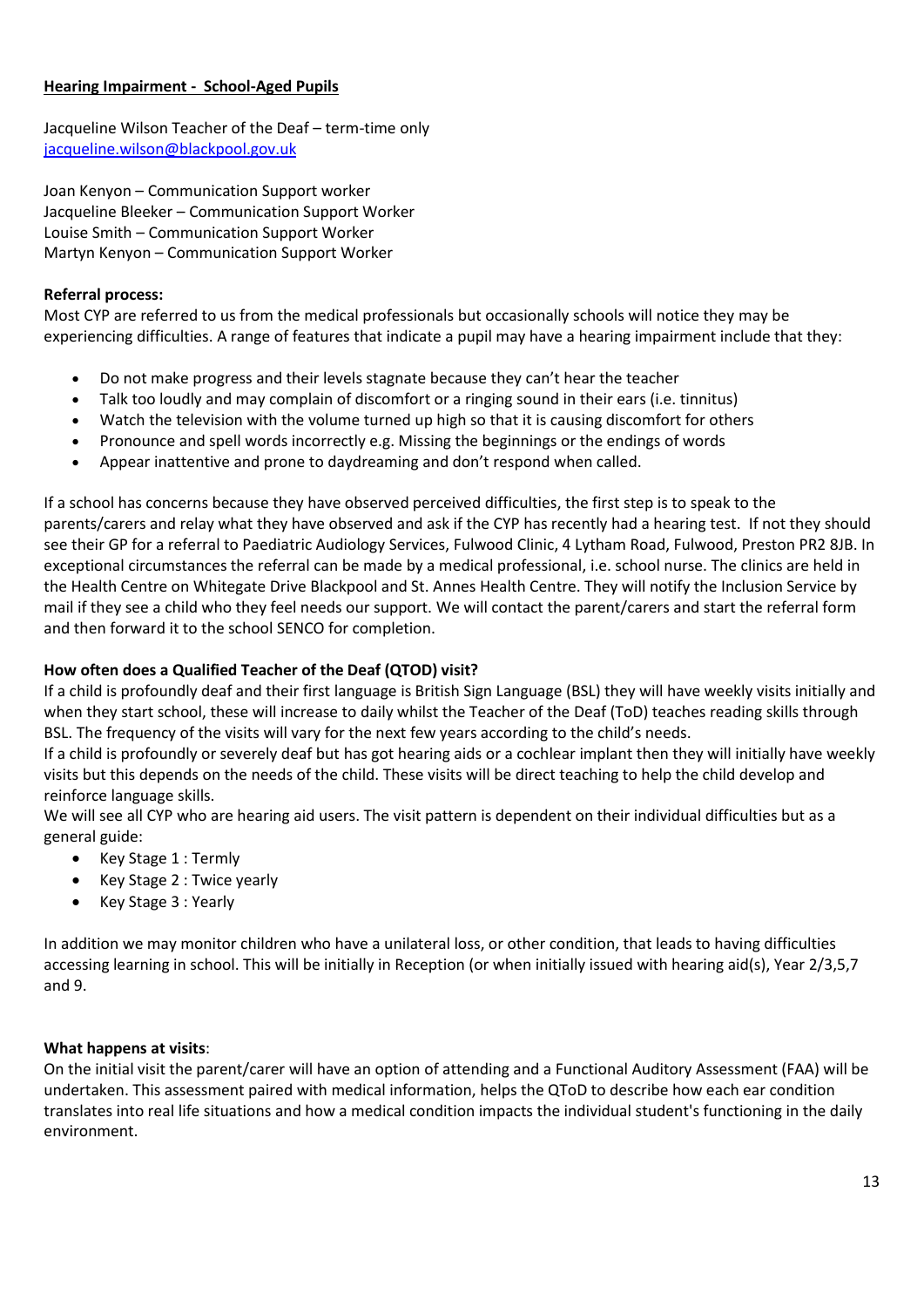Other assessments may be conducted such as speech discrimination tests, language assessments to help us identify how the hearing loss has affected the child's language development. This initial visit may take over an hour and will be at the educational setting. Teachers may request additional training i.e. checking hearing aids, changing batteries etc. For younger children, or those with a shorter attention span, this can take the form of a number of shorter visits. Following this an encrypted report will be produced and sent to the school who will be asked to print a copy to go home to parents. This will include advice to the school staff on deaf friendly teaching strategies to help the CYP and information about the difficulties hearing impaired CYP may experience.

Subsequent reports will be a summary of the visit, discussions with staff, advice given, contact with parents/carers or Paediatric Audiology and any actions and is issued in a shorter format.

# **We advise the school staff on:**

- Simple changes to the classroom layout (e.g. position of the CYP and the speaker) which will make it easier for the student to access the learning.
- Reporting back the results of any language assessments so the language used in lessons can be adapted to make it more accessible and how specialist equipment is used.
- Ensure all relevant staff are aware of the CYP and the difficulties they may experience so they can use strategies that will support them. This is done via the report
- How teachers can manage day to day activities so that the CYP can take part as fully as possible in all aspects of school life, including educational visits, and feel safe and happy.

# **We support CYP in a variety of ways which may include:**

- Talking to them about their wider school experience and identify anything that they are struggling with regarding their hearing and feeding this information back to staff
- Liaising with other professionals including health care professionals and attending relevant meetings
- Planning for transition between Key Stages and educational settings
- Giving feedback to staff on the support that they are giving the pupil that they find beneficial and how this good practice can be developed
- Opportunities to meet other Hearing Impaired students in the local area by arranging a PHSE event that gives them a chance to share experiences and discuss how they can help each other to deal with the difficulties their hearing loss may be causing.
- Helping CYP to understand their hearing loss and manage their equipment independently

# **We support families by**

- Support and advice for parents/carers to understand their child's diagnosis
- Suggest how they can manage the equipment and provide recommendations for the adaption of the home environment to make listening at home easier for the CYP with a hearing impairment.
- Providing a detailed report with added information sheets on hearing impairment and advice given to teachers to support their child at school
- Sharing information about sources of support locally and nationally
- Supporting parents with appointments if required.

# **What training we offer:**

Deaf Awareness Training (2 hours) in which you can learn about some of the difficulties faced by CYP with hearing difficulties.

Deaf Friendly Teaching Strategies (2 hours) – how the strategies used to support and engage children with hearing difficulties can benefit all children.

# **References/Resources:**

Sign Hi Say Hi : <http://www.signhisayhi.org.uk/> National Deaf Children's Society (NDCS) : <http://www.ndcs.org.uk/>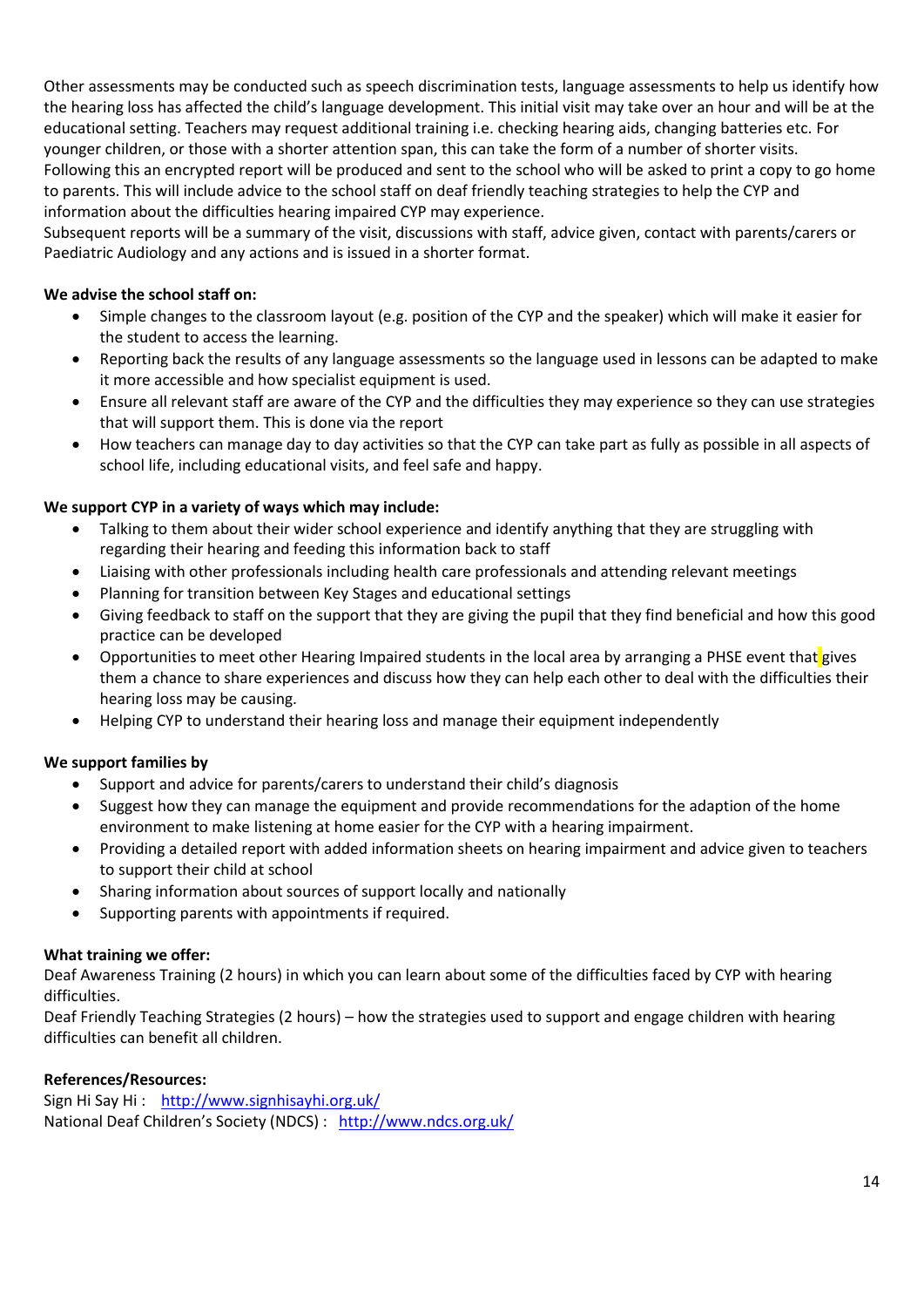#### **Adult Sensory Services – Hearing Difficulties**

Tracey Stott – Sensory Needs Officer (SNO) – full time [tracey.stott@blackpool.gov.uk](mailto:tracey.stott@blackpool.gov.uk)

This service offers a person centred assessment to ascertain what difficulties a young person or adult is experiencing due to hearing loss/difficulties . The SNO is able to provide support and specialist knowledge in the following areas:

- Assessment the aim of the assessment is to identify needs relating to the hearing loss. Adult Sensory Services has a duty to promote and maintain independence through advice and information and, for those people meeting the departmental eligibility criteria, the provision of specialist environmental equipment, registration and other services.
- Communication, including advice on how to use new technologies, as well as use of phones etc.
- Advice and Information on accessing other sources of support

It is a bespoke service that is tailored to the individual's needs and input is provided at the appropriate level for each person's ability.

# **What training do we offer?**

Deaf awareness training - working/liaising with other professionals and/or family members also forms part of the overall service provision. The deaf awareness training is tailored to the needs of the trainees according to what their role is in connection with people with hearing loss. Deaf awareness courses are also available throughout the year and these can be accessed by Blackpool Council's OWD/Training Department.

**British Sign Language Interpreters** – Adult Sensory Services organise the booking of British Sign Language (BSL) Interpreters for all departments within Blackpool Council. We also give information and advice on this and how to work with BSL Interpreters.

**Low Vision Register** – Adult Sensory Team receives copies of Certificate of Vision Impairment from eye consultants from both local and national eye clinics/hospitals, we offer clients the option of registering with Blackpool Council. We also give information and advice on the benefits of registering.

# **Referral Method**

The referral method is simple, email: [tracey.stott@blackpool.gov.uk](mailto:tracey.stott@blackpool.gov.uk) or telephone 01253 47 6656 and include information about the person's eye condition, (if known), name, DOB, address, telephone number, what the person is struggling with, whether they live alone or have support available. This will enable appropriate and timely support to be provided.

# **Multi-Sensory Impairment**

# *"WHAT IS MULTI-SENSORY IMPAIRMENT?"*

Pupils with a Multi-Sensory Impairment (MSI) have a combination of visual and hearing difficulties. They are sometimes referred to as deafblind but may have some residual sight and/or hearing. Many also have additional disabilities but their complex needs mean that it may be difficult to ascertain their intellectual abilities.

Pupils with MSI have much greater difficulties in accessing the curriculum and the environment than those with a single sensory impairment. They have difficulties in perception, communication and in the acquisition of information. Incidental learning is limited. The combination can result in high anxiety and multi-sensory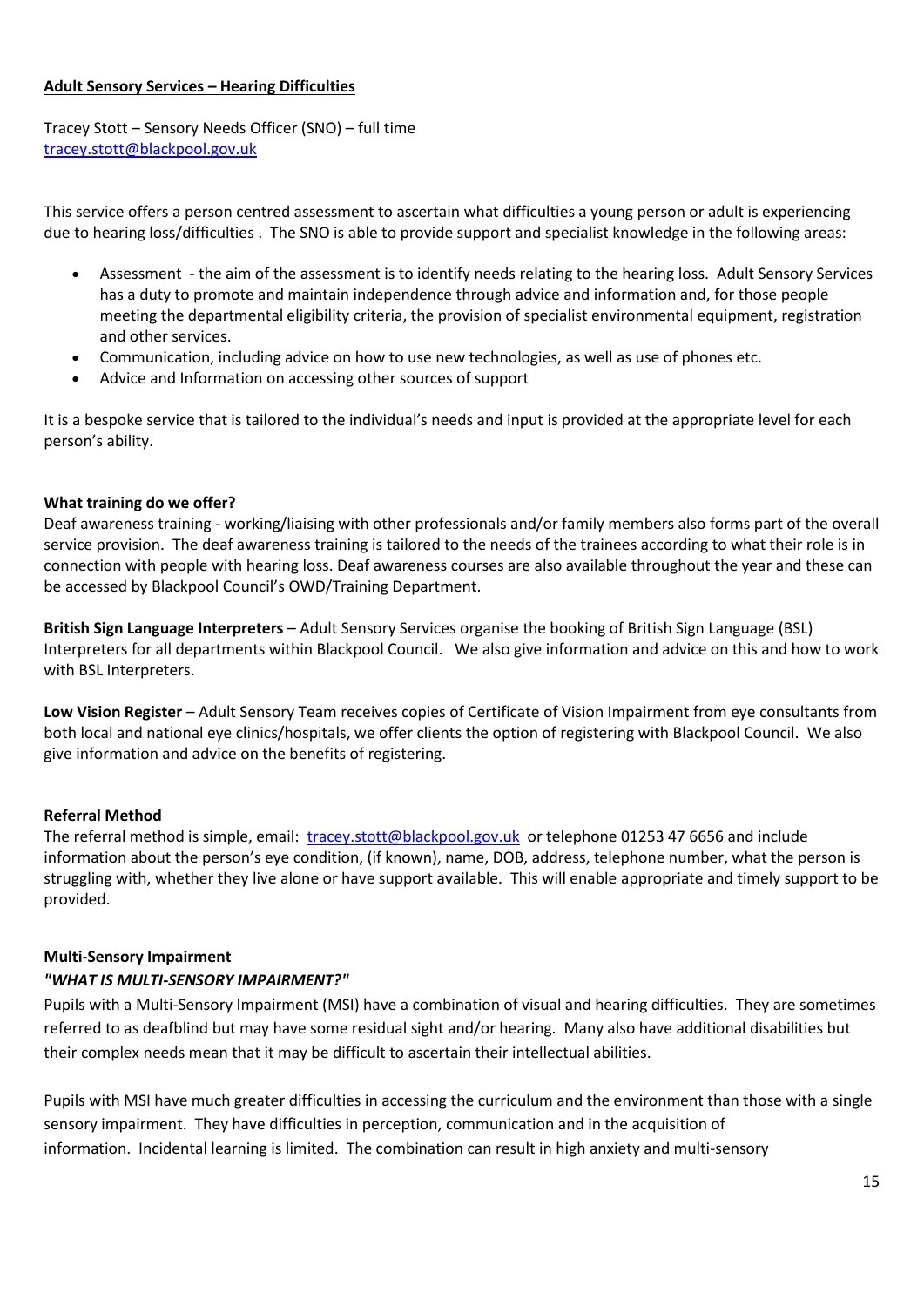deprivation. Pupils need teaching approaches which make good use of their residual hearing and vision, together with their other senses. They may need alternative means of communication.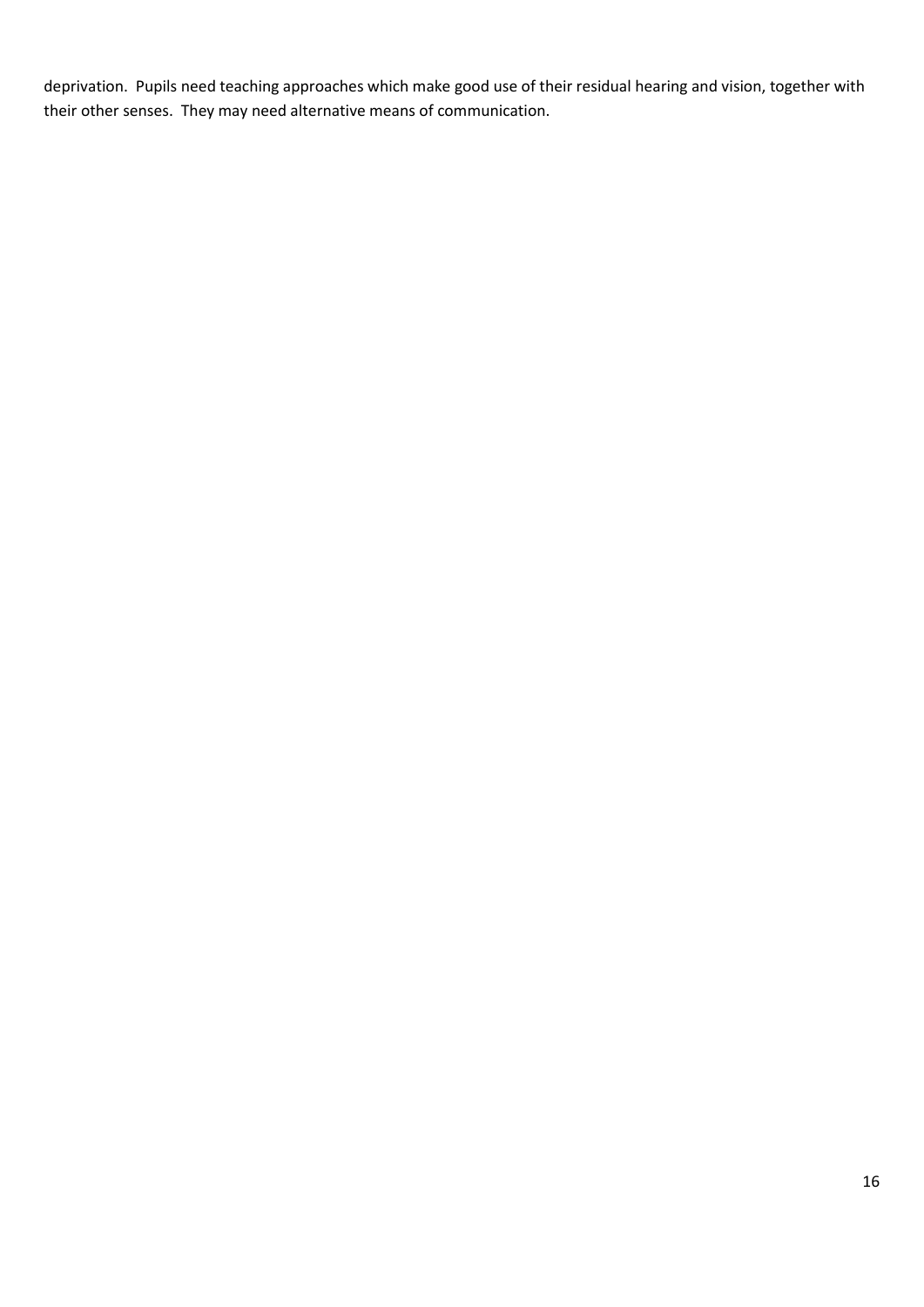## **Physical and Medical Needs**

Anna Peachey - Physical and Medical Advisory teacher works Monday to Wednesday [Anna.peachey@blackpool.gov.uk](mailto:Anna.peachey@blackpool.gov.uk)

Janet Duckett – Specialist Support Assistant Janice Sissons - SSA Baines Endowed PD pupil.

Most of the children who we support have diagnosed and relatively rare conditions. Whilst every CYP with PD has a unique profile requiring special consideration, it is possible to identify a broad spectrum of physical need arising from:

- Physical, metabolic or neurological causes such as Cerebral Palsy or Achondroplasia
- Degenerative conditions such as Duchenne Muscular Dystrophy
- Severe trauma, perhaps as a result of an accident, amputation or serious illness
- Chromosomal disorders
- Acquired brain injury
- Muscular skeletal conditions
- Birth trauma and prematurity
- Limb differences affecting hand function, fine motor skills or mobility
- Complex medical needs which impact on physical function

These factors impact on every individual in a different way and may contribute to difficulty in;

- Accessing the physical environment, safely using equipment and facilities
- Accessing learning tasks and assessments
- Accessing practical tasks and activities e.g. food technology
- Recording ideas and thoughts legibly or to time
- Achieving independent work or self-care skills
- Communicating
- Managing fatigue and pain

We also support children with moderate or severe gross motor and/or fine motor dysfunction which may or may not be connected to other learning difficulties who have difficulties in the above areas.

We advise schools about:

- How teachers can make simple changes to lessons, including PE lessons, or to the classroom to make it easier for the child or young person to take part.
- How teachers can manage day to day school life so the child or young person can take part as fully as possible, including in educational visits.
- Writing health care plans with parents and school nurses or specialist nurses to make sure all staff know about the child or young person, understand their needs and know what needs to happen in school to keep the child safe and healthy.
- How to include a child or young person who needs physiotherapy, occupational therapy or specialist equipment in school.
- Specific medical conditions; what to expect and how school can help.
- Different ways that the child or young person can complete their work if they find it difficult to write.
- Making sure the child or young person with a physical or medical need feels safe and happy.
- The legal framework that supports and protects children with disabilities.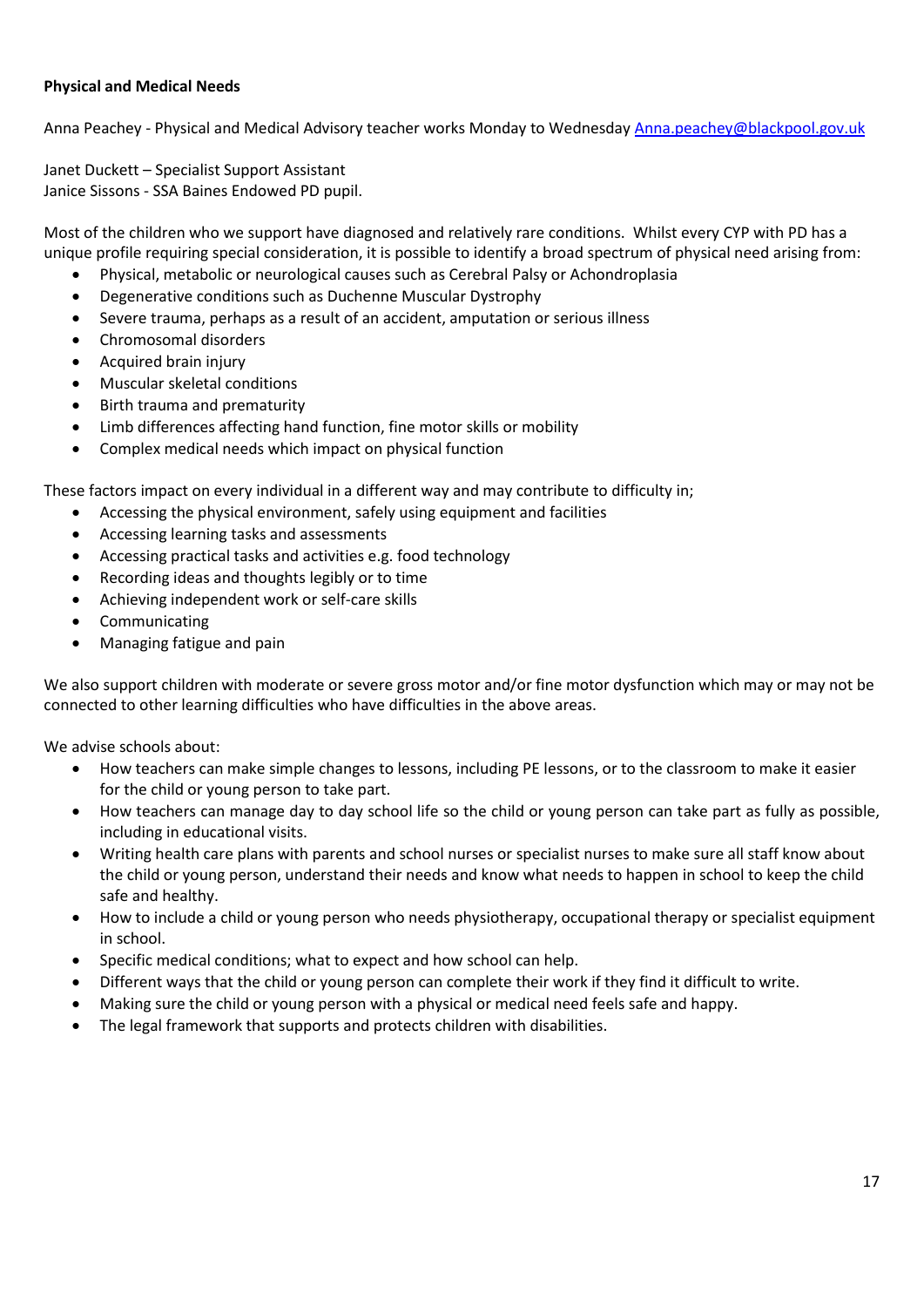We support children and young people by:

- Making regular visits.
- Talking to them about their learning and wider experience in school.
- Observing them in lessons.
- Attending meetings.
- Liaising with therapists and other health care professionals.
- Planning for transition between school and settings.
- Planning following surgery or other medical interventions .
- Providing and monitoring activity programmes to support specific goals including Motor Skills, Bilateral Skills, Handwriting.
- Sharing information about extra-curricular activities that are available locally.
- Sharing information about sources of support locally and nationally.

#### **Training/Interventions**

**The Year 3 Motor Way** activity programme (formerly known as ABC) was developed by this service with the NHS Paediatric Occupational Therapy Team and runs in many Blackpool Primary schools. It is designed to improve Attention, Balance and Coordination in children of about 7 years old who are experiencing difficulties with sitting still, taking turns, listening, are clumsy in PE and who find writing very difficult. The programme should be delivered by school staff to small groups of identified children in sessions of 20-30 minutes 2 or 3 times a week.

The **Year 7 Handwriting Project** is a six week intervention aimed at improving the ease and legibility of handwriting for a small group year 7 students. Each weekly session is designed to last about 1 hour, but pupils should be encouraged to practice the games and activities worked on in each session in their own time.

Both of the above programmes include assessments at the beginning and end to measure improvements made and to support planning for next steps. Schools who wish to establish either of the above programmes or require support with their existing programme can contact the service to request our input.

#### **References/Resources:**

PDnet: <http://pdnet.org.uk/> HemiHelp: <http://www.hemihelp.org.uk/> Movement Matters: <http://www.movementmattersuk.org/> Shine : [http://www.shinecharity.org.uk](http://www.shinecharity.org.uk/)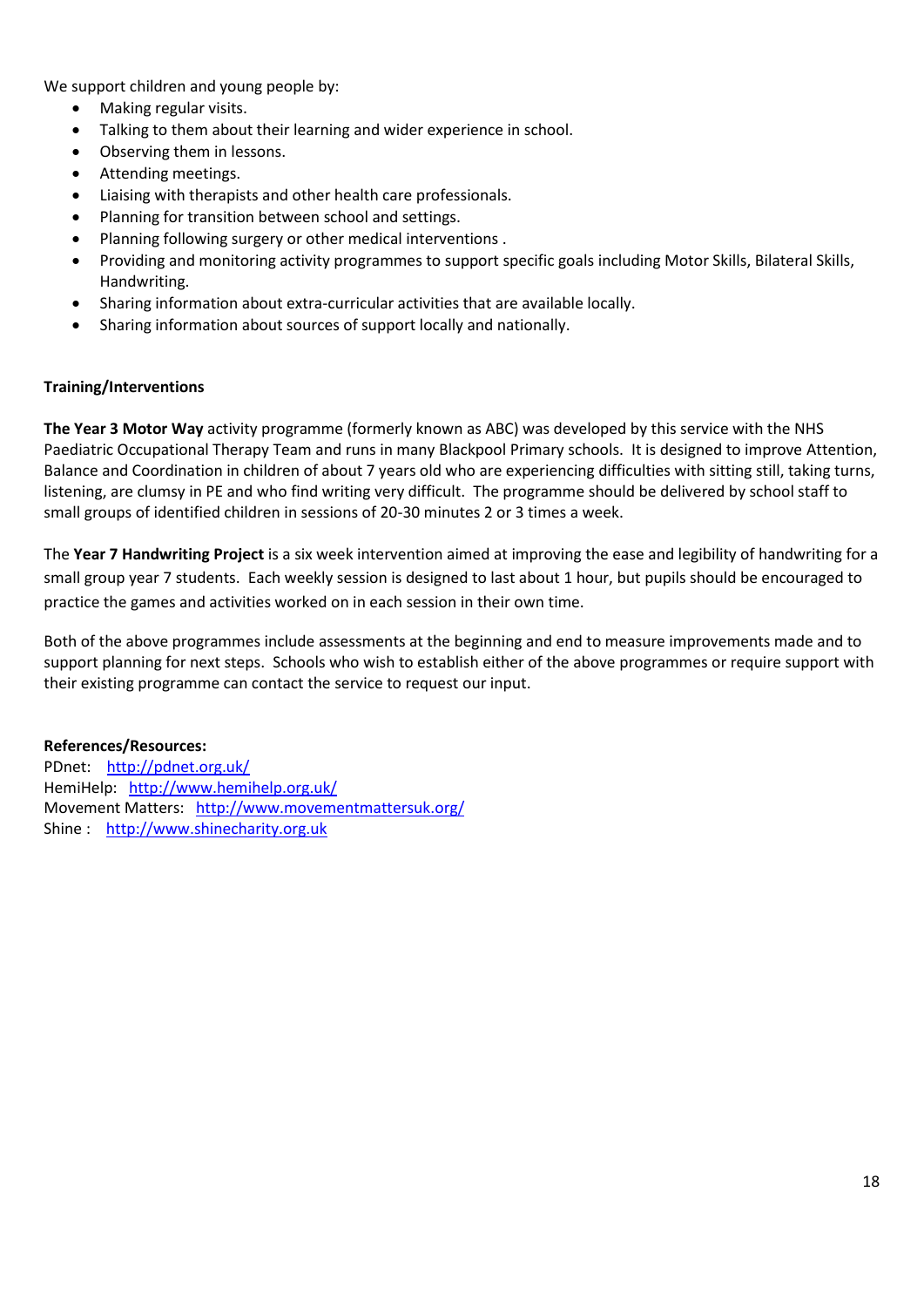# **Inclusive Practice for Parents with Sensory Needs**

In school you may be aware of parents with Sensory needs who are not easily able to access some information sent from school or if they have a hearing difficulty may not be able to access discussions in school. Tracey Stott, our Sensory Needs Officer for Multi - Sensory and Hearing Impaired and Tracy Elliott, our Rehabilitation Officer for the Visually Impaired have provided the following information.

#### *British Sign Language Interpreters Service Providers - A guide to your responsibilities*

#### *What is British Sign Language?*

British Sign Language (or BSL) is a language used by approximately 70,000 deaf people in this country. The first preferred language of the Deaf community, it is accepted by both linguists and the British Government as a language in its own right (such as English, German or Polish, for example). Therefore written English may not always be understood by a BSL user, as it is a different language.

BSL is not simply miming or gesturing, or a system of spelling out English. It is a visual language which, like two-thirds of the world's languages, has no written form. BSL is just as rich in vocabulary, syntax and grammar as any spoken language.

Under the Disability Discrimination Act 2004 and subsequent Equalities Act 2010 all service providers have had to make reasonable changes to make sure their services are accessible to everyone, including those people who use BSL.

#### **When should an interpreter be used?**

A service provider who offers services to the general public has a legal duty:

- To provide a BSL/English interpreter if it would enable or make it easier for Deaf people to make use of its services, or
- To change a practice, policy or procedure which makes it impossible or unreasonably difficult for Deaf people to make use of its services (with or without a BSL/English interpreter)

The service provider has an anticipatory duty, which means that the service provider has to think in advance about when a BSL/English Interpreter may be required, and make the arrangements necessary to ensure that a BSL/English interpreter is effectively used.

The duty to provide a BSL/English interpreter as a reasonable adjustment under the Equalities Act.

# Booking a BSL/English interpreter

The following steps are likely to be part of the reasonable adjustment duty:

- Before booking, the D/deaf person should always be consulted on their communication needs prior to any meeting/appointment.
- Demand for BSL/English interpreters exceeds supply.
- Allow plenty of time for booking (at least two to four weeks in advance, if possible). Some interpreting agencies can offer a short-notice service, but this should not be relied upon.
- Be flexible with arrangements around making appointments
- The cost of providing a BSL/English interpreter cannot be charged to the Deaf employee or client.

# Working with a BSL/English interpreter

- When booking, give information about the nature, content and length of the assignment
- Sent the BSL/interpreter background information in advance
- When the interpreter arrives for the assignment introduce yourself and the Deaf person(s)
- At the place of the assignment, make sure that the BSL/English Interpreter and the Deaf person(s) can see each other clearly.
- During a lengthy assignment give the interpreter regular breaks
- Normally only one BSL/English interpreter is needed for short assignments. However, if the assignment is technical, complex or lasts a long time (i.e. 2 hours or more), you will need to book two or more BSL/English interpreters.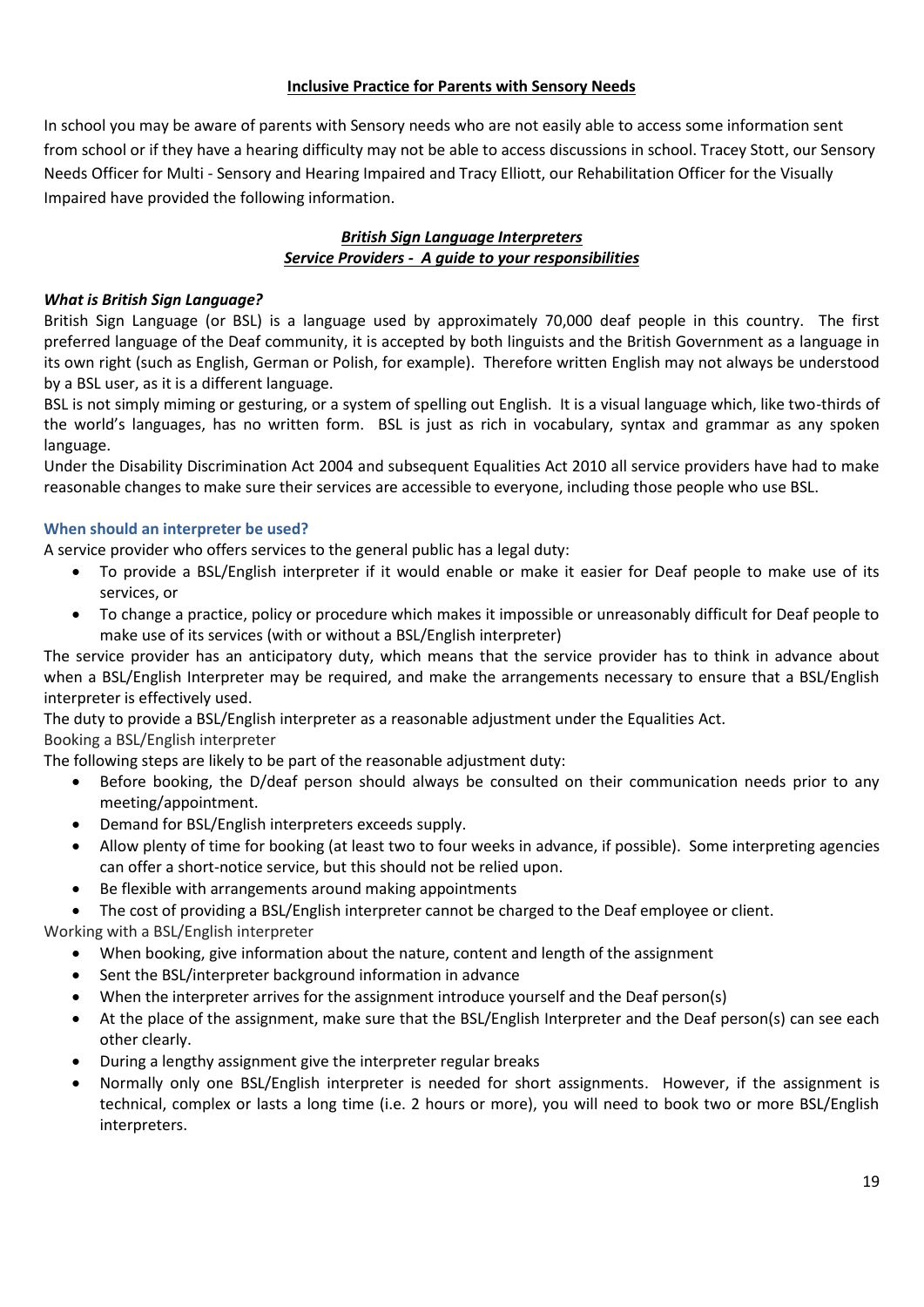## **Planning Ahead/Things to Think About**

It may be useful:

- To draw up practical guidelines for booking and using BSL/English interpreters, and to distribute these to all staff, and
- To build communication support into budgets at the beginning of each financial year or of any relevant project. Further information

For more information regarding BSL/English interpreters or any query regarding Deaf Issues/Awareness, please contact the Sensory Needs Officer, Blackpool Inclusion Team on 01253 476656; or email [tracey.stott@blackpool.gov.uk](mailto:tracey.stott@blackpool.gov.uk)

#### **Parents with Visual Difficulties**

If you have a parent who has a visual impairment and is receiving communication from the school, they should be encouraged to request that communication be in their preferred format that they are able to access.

This will include correspondence from the school and the parents would also appreciate their child's homework in an accessible format, where possible, so that that they are able to help their child. This is particularly important for younger children

You should ask the parents to state their preference of format, some parents are happy to receive this

electronically. Large print is usually between **14 and 18 Arial made bold.**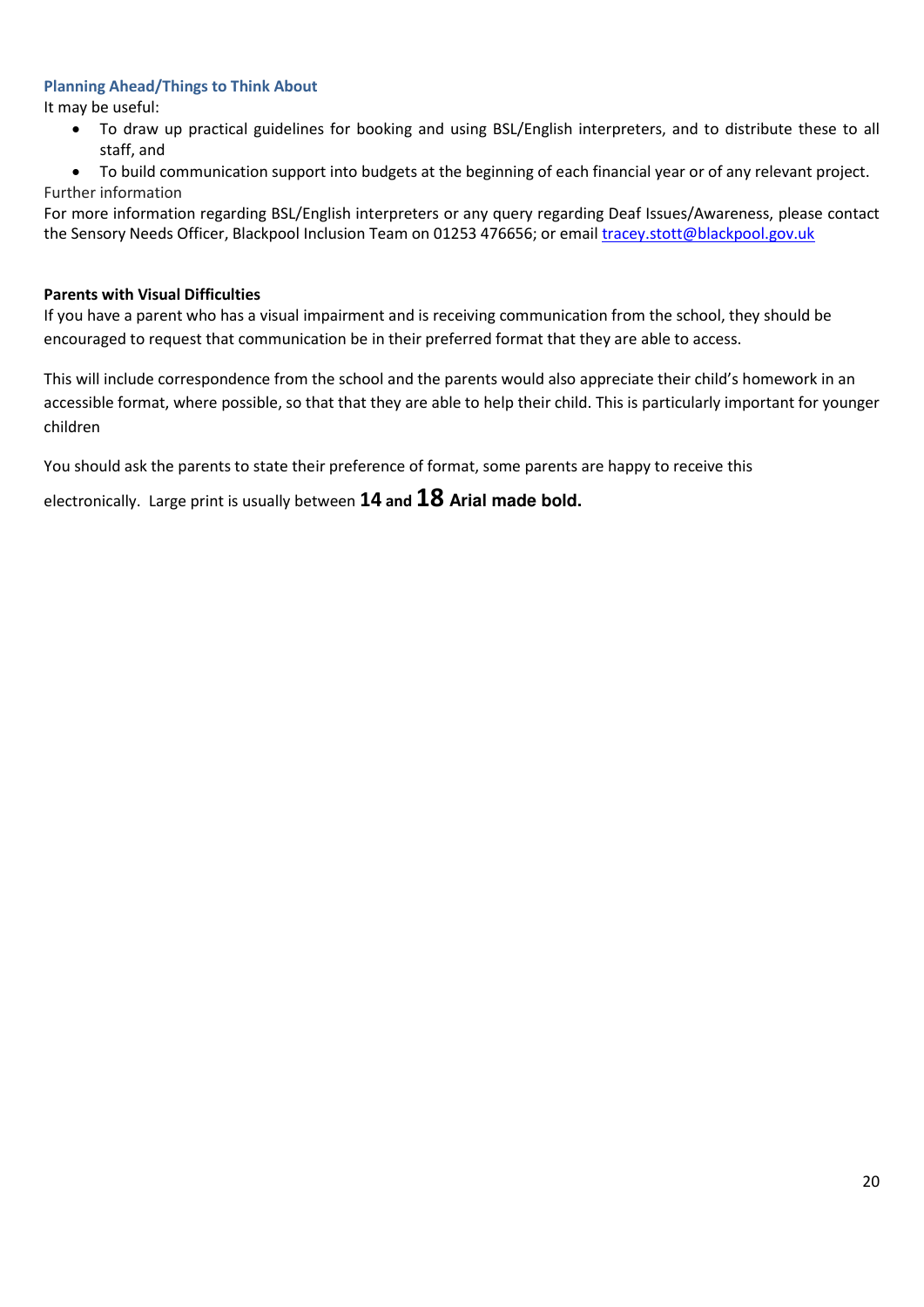#### **Pupils Educated in Blackpool with Lancashire Address.**

I have tried to obtain clarification on this and hopefully this will help.

If a pupil is in a Blackpool school with a Blackpool address the Inclusion Team will support without any cost whether the pupil is on School Support or with a Plan**.** 

If a pupil is in a Blackpool school with a Lancashire address the Inclusion Team will support a pupil at School Support without cost to the school, but if the pupil has a Plan then we charge Lancashire or Lancashire could send their Advisory Teacher – this would be discussed at the Review. This includes pupils in special schools.

If a pupil is in a Lancashire school with a Blackpool address the Inclusion Team will support a pupil with a Plan with no cost to the school, but we will charge the school if the pupil is at School Support (charge is £105 per hour).